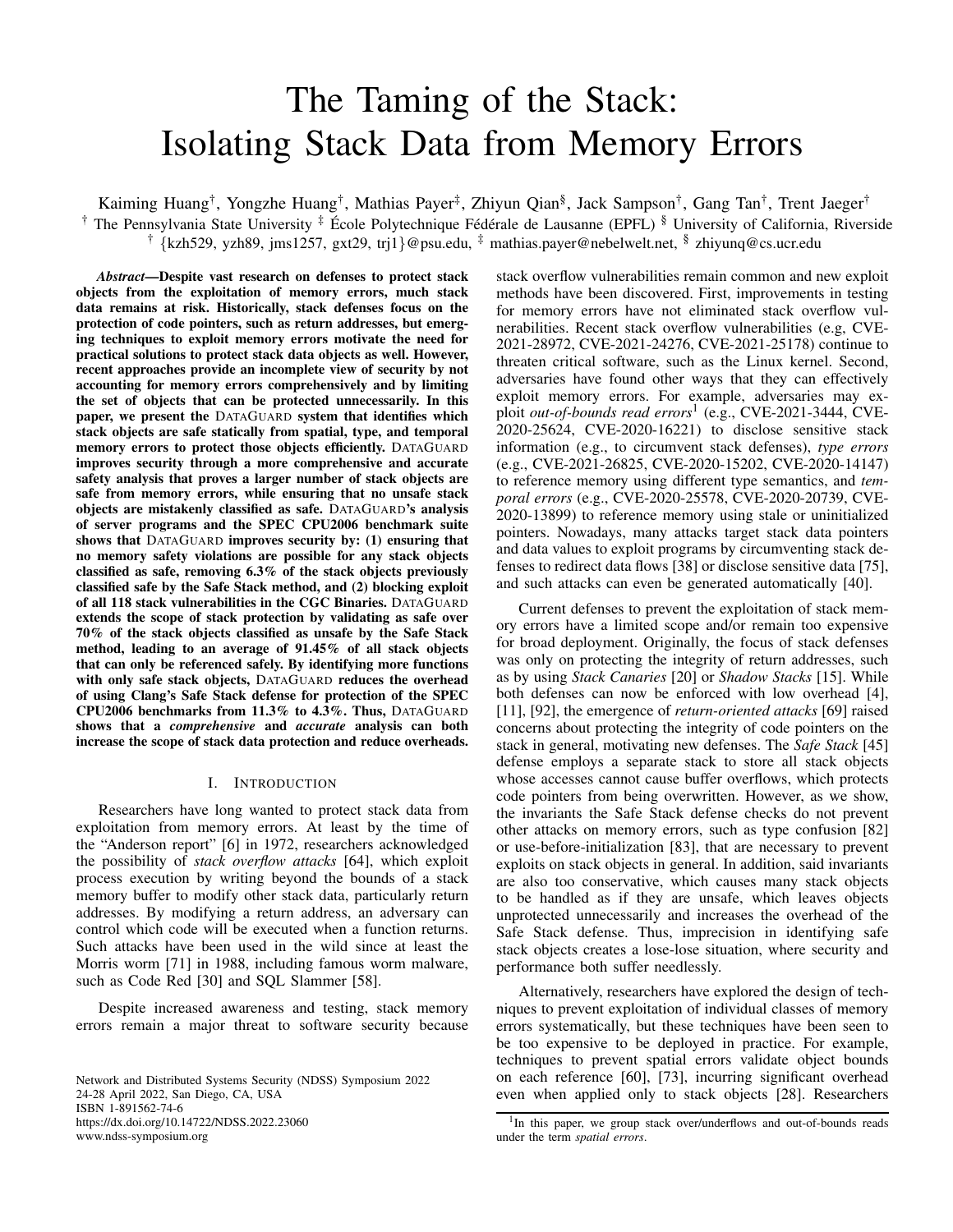have employed static analysis techniques to remove checks for objects that can be proven to only be accessed safely [\[3\]](#page-13-4), [\[61\]](#page-14-8). While such analyses validate safety requirements that are less conservative than those used for the Safe Stack defense, these static analyses still over-approximate the number of unsafe objects significantly, causing some unnecessary runtime checks to be retained on objects that are actually safe. Other defenses are necessary to prevent exploitation of type [\[35\]](#page-14-9), [\[41\]](#page-14-10), [\[47\]](#page-14-11) and temporal errors [\[44\]](#page-14-12), [\[46\]](#page-14-13), [\[88\]](#page-15-8) that incur additional overhead. In addition, the idea of employing isolation or encryption to provide selective data/memory protection has been proposed recently [\[65\]](#page-15-9), [\[67\]](#page-15-10). However, these techniques do not ensure memory safety for all objects in isolated regions and require user specification and/or ad hoc metrics to select the sensitive data to protect.

In this paper, we propose the first approach that fully protects *safe* stack objects from attacks on memory errors efficiently. To do so, we develop a safety analysis that identifies the stack objects that are safe from memory errors comprehensively, enabling their protection from references to other (potentially unsafe) objects via isolation on a separate stack. To ensure security, our proposed analysis is conservatively designed to either prove that all accesses to a stack object must be safe or classify that object as unsafe (i.e., may not be safe). We focus on stack objects because they typically have simpler memory layouts, use constant allocation frequently, and have more clearly defined scopes (e.g., deallocated on function returns), which increase the likelihood of successful safety validation. While our goal may have little impact on attacks on memory errors on heap and global objects, stack memory errors are still common and often provide powerful exploit opportunities. Providing a foundation that isolates all the stack objects for which safety can be proven systematically protects many objects that may otherwise be prone to stack memory exploits, and does so for practical overheads.

Identifying safe stack objects to protect them effectively and efficiently presents several challenges. First, there is the challenge of ensuring that safe stack objects are safe from memory errors comprehensively. In order for stack data and pointers to be protected from exploitation without runtime checks, we must validate safety for *all* classes of memory errors: spatial, type, and temporal. If we only prove that a stack object is safe from buffer overflows (one type of spatial error), type and temporal errors may still enable an adversary to maliciously modify or disclose other stack objects. Second, there is the challenge of increasing the number of stack objects protected from memory errors statically. We must devise techniques to validate safety requirements that are more accurate, yet are still practical to apply across entire codebases. Third, there is the challenge of ensuring that the safety validation does not misclassify an unsafe object as safe. The challenge is to ensure that all stack objects that are proven to be safe from memory errors are actually safe.

We present the DATAGUARD system, which aims to address these challenges to protect a large fraction of stack objects from exploits on memory errors efficiently. First, DATAGUARD determines whether a stack object is safe from spatial, type, and temporal memory errors by validating *memory safety constraints* generated automatically for each stack object. Only if a stack object is proven safe from these three types of memory errors can it be placed on an isolated stack to ensure its integrity without runtime checks. Second, DATAGUARD identifies a greater number of stack objects as safe than prior techniques by augmenting static analyses with a targeted symbolic execution to remove false positives (i.e., falsely unsafe cases). The symbolic execution leverages the static analysis to only evaluate program paths that may cause an unsafe operation. Third, all the static analyses and symbolic execution methods in DATAGUARD are designed to prevent the misclassification of any unsafe stack objects as safe by configuring and combining the multiple analyses necessary to achieve the desired accuracy in a manner that terminates (i.e., classifies an object as unsafe) whenever safety can no longer be guaranteed. DATAGUARD then applies the Clang Safe Stack defense unmodified, enabling the protection of more stack objects from memory errors comprehensively. An additional benefit of the DATAGUARD protection is that by finding a greater number of safe objects, in particular a greater number of functions with only safe objects, the performance overhead of stack protection is reduced.

We evaluate DATAGUARD on nginx, httpd, proftpd, openvpn, and opensshd servers and the SPEC CPU2006 [\[36\]](#page-14-14) benchmark programs, finding that DATAGUARD improves the accuracy of classification to improve security and performance. First, DATAGUARD avoids misclassifying a significant fraction of unsafe stack objects as safe. For example, over 60% of the cases found unsafe for type errors and 6.3% of all stack objects found unsafe by DATAGUARD are classified as safe by Safe Stack<sup>[2](#page-1-0)</sup>. Second, DATAGUARD is able to prove safety from spatial, type, and temporal errors for 91.45% of stack objects on average for these programs. As a result, over 70% of the stack objects classified as unsafe by Safe Stack are classified as safe by DATAGUARD, enabling DATAGUARD to protect 18% more stack objects on average. We examine the security impact of DATAGUARD's classification on the CGC Binaries [\[23\]](#page-14-15), finding that, for the 87 binaries that include at least one stack-based vulnerability, all exploits are thwarted by DATAGUARD's classification by isolating safe objects. 95 of the 118 vulnerabilities are thwarted directly, and the other 23 cases are thwarted indirectly because they must exploit a second memory error to complete their attack. Finally, experiments show that DATAGUARD can leverage Clang's Safe Stack runtime defense, where the DATAGUARD safety validation results in a performance improvement across the SPEC CPU2006 benchmarks from 11.3% for the Safe Stack classification to 4.3% for DATAGUARD.

This paper makes the following contributions:

• *We address the goal of marking as many stack objects "safe" as possible* while ensuring that *no unsafe stack object is ever classified as safe* relative to spatial, type, and memory errors.

• *We propose the* DATAGUARD *system - a significantly more accurate method for validating the safety of stack objects* against spatial, type, and temporal memory errors to increase the scope of protection for stack objects.

• *We provide a novel set of stack object safety constraints* and develop safety analysis for three classes of memory errors that

<span id="page-1-0"></span><sup>&</sup>lt;sup>2</sup>As Safe Stack focuses on protecting code pointers only, this limitation does not create significant attack vectors, but is insufficient for protecting stack data objects that are prone to attacks on these memory errors.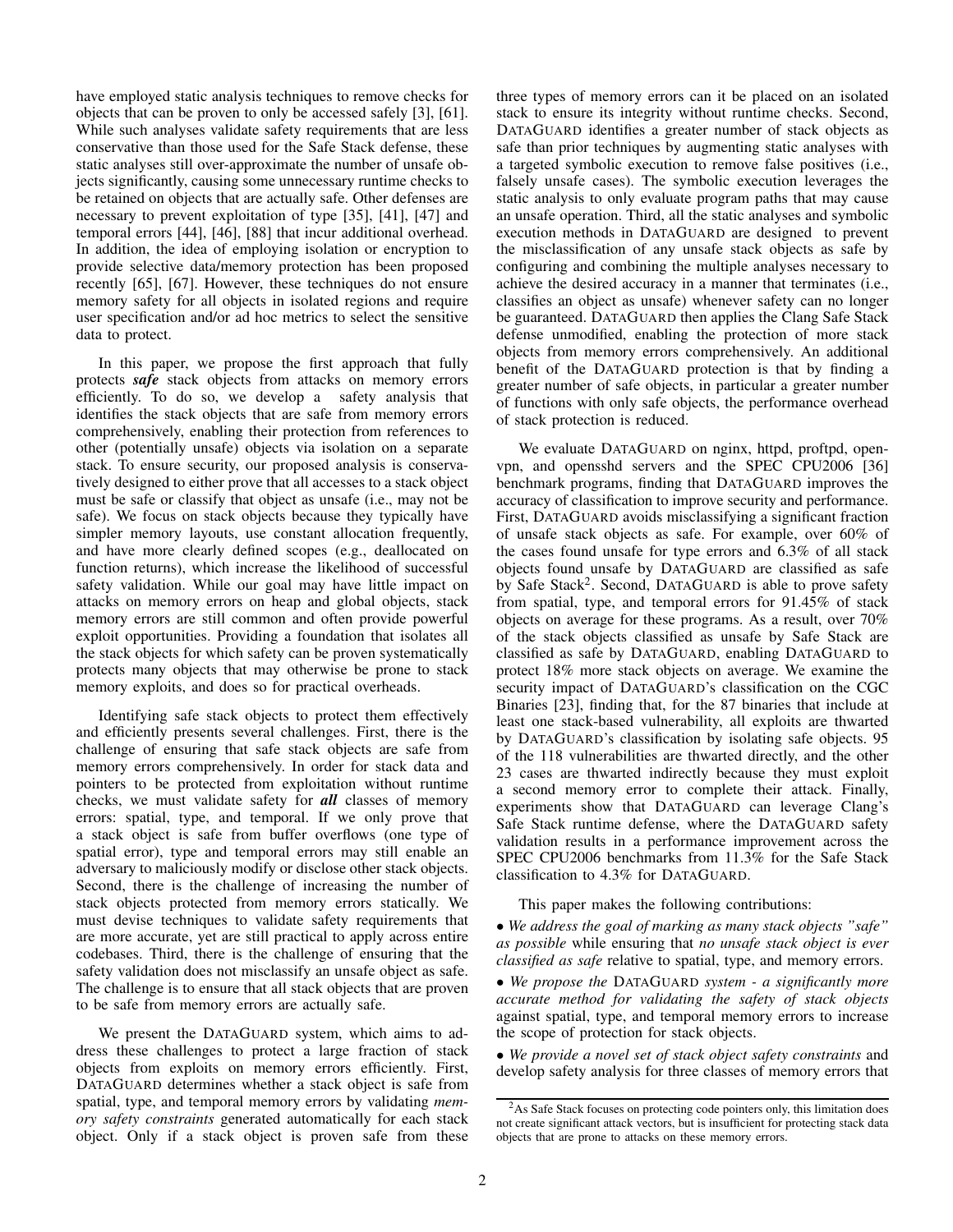```
1 void example(int ct, char **buf) {
      int lct = BUF_SIZE;
      3 char lbuf[lct];
                                 //(1) ct > buf's size
        strlcpy(lbuf, *buf, (size_t) ct); //(2) ct < 06 }
7 *buf = lbuf; \frac{1}{3} //(3) temporal
  \rightarrow
```
Fig. 1: Example function demonstrates: (1) bounds error that enables overread of buf; (2) type error due to casting of  $ct$  from signed to unsigned; and (3) temporal error as \*buf references local variable lbuf after return.

combines static analysis and symbolic execution to maximize the number of proven safe stack objects, validating the safety over 65% of the stack objects found unsafe by Safe Stack.

• *We find that* DATAGUARD *improves the security of safe stack objects* by removing 6.3% of stack objects misclassified as safe by the Safe Stack due to its incomplete protection against memory errors and *prevents the exploitation of stack memory errors* in CGC Binaries for only 4.3% performance overhead on average for the 16 supported SPEC CPU2006 benchmarks.

# II. MOTIVATION

In this section, we motivate the need to protect stack objects from memory safety violations and show that current defenses are too limited and/or expensive.

## <span id="page-2-1"></span>*A. Exploiting Memory Errors on Stack Objects*

Figure [1](#page-2-0) shows the function example, which demonstrates the three classes of memory errors that we examine in this work. Assume that the value assigned at ct may be controlled by an adversary.

First, line 4 demonstrates a *spatial error*, which permits accesses (i.e., reads or writes) outside the memory region of a stack object. In this case, the spatial error occurs because the value of the size parameter ct may be larger than the actual size of the memory region allocated for  $\star$ buf, whose own size could also be smaller than the defined constant BUF\_SIZE. Thus, an adversary could read the memory objects following  $\star$ buf in the stack segment to exfiltrate sensitive data from other stack objects. In general, spatial errors may enable access to memory prior the buffer (i.e., underflows) as well.

Second, line 5 demonstrates one form of a *type error*, which causes a stack object to be interpreted in unexpected ways. In this case, a type error occurs because the value ct may be negative (as a signed integer), but is cast to positive value (as  $size_t$  is unsigned) at line 5, converting a negative value to a large positive value that also causes a bounds error (i.e., a buffer overflow) that may modify sensitive stack data.

Third, line 7 demonstrates one form of a *temporal error*, which permits access to a memory object that has been deallocated. In this case, the pointer  $\star$ buf is assigned to the memory location referenced by the local pointer lbuf. Since  $*$ buf may be used after the function example returns (e.g., in the function that calls example), this assignment allows those uses to reference memory that is out of scope, creating a *dangling pointer*. Temporal errors may also cause use prior to initialization as well as or use after deallocation. In addition, temporal errors on uninitialized data may cause memory errors if the data is used to compute memory references.

All three classes of memory errors on stack objects are still frequently discovered. Recent critical vulnerabilities (i.e., a CVSS 3.x severity base score of over 7.5) include those for spatial errors (e.g., CVE-2021-25178, CVE-2021-3444, CVE-2020-25624), type errors (e.g., CVE-2021-26825, CVE-2020- 15202, CVE-2020-14147), and temporal errors (e.g., CVE-2020-25578, CVE-2020-20739, CVE-2020-13899). While historically stack exploits have often targeted code pointers (e.g., return addresses), the need to circumvent stack defenses (see Section [II-D\)](#page-3-0) has motivated other attack vectors, such as the modification of control data (e.g., line 6 of Figure [1\)](#page-2-0) and exfiltration of sensitive stack data (e.g., line 4 in Figure [1\)](#page-2-0). We examine how DATAGUARD prevents an exfiltration attack (CVE-2020-20739) in Section [VII-G.](#page-11-0) As a result, defenses that protect stack objects from all three classes of memory errors systematically are a necessary foundation for software security.

## *B. Current Defenses*

A set of stack defenses were proposed to prevent exploits that modify return addresses, such as *Stack Canaries* [\[20\]](#page-14-4) and *Shadow Stacks* [\[15\]](#page-13-1). These defenses can now be implemented reasonably efficiently  $\langle 5\%$  overhead [\[4\]](#page-13-2), [\[11\]](#page-13-3), [\[92\]](#page-15-3)), but stack objects other than return addresses are also prone to attack. Given that advanced adversaries can launch successful attacks by modifying non-return-address stack objects to redirect control flow (e.g., non-return-address code pointers or data used in control-flow decisions) and to exfiltrate sensitive information, limited stack defenses are now insufficient.

Researchers have long recognized this gap and proposed runtime defenses to prevent an entire class of memory errors comprehensively, such as to enforce spatial safety [\[3\]](#page-13-4), [\[28\]](#page-14-7), [\[60\]](#page-14-6), [\[89\]](#page-15-11), prevent attacks on type errors [\[35\]](#page-14-9), [\[41\]](#page-14-10), [\[47\]](#page-14-11), and prevent temporal safety violations [\[25\]](#page-14-16), [\[44\]](#page-14-12), [\[46\]](#page-14-13), [\[88\]](#page-15-8), [\[91\]](#page-15-12). but these defenses individually have significant overheads, even when applied only to stack objects [\[28\]](#page-14-7) in some cases. So researchers have proposed optimizations to remove some runtime checks for references that cannot violate bounds [\[3\]](#page-13-4), [\[24\]](#page-14-17) or can never become dangling references [\[26\]](#page-14-18), [\[27\]](#page-14-19). An issue is that the underlying static analysis techniques underapproximate the number of truly safe objects to avoid misclassifying unsafe objects as safe, but may miss a significant fraction of truly safe objects. Ultimately, we want defenses to protect as many stack objects from these classes of attacks as possible in reasonable overhead.

An alternative approach focuses on protecting objects that can be proven safe from memory errors without runtime checks. For stack objects, such protection can be provided by using multiple stacks [\[90\]](#page-15-13), where each with stack objects satisfying distinct requirements. The *Safe Stack* defense [\[45\]](#page-14-5) applies the multistack [\[90\]](#page-15-13) approach to protect stack objects by separating objects whose references are determined safe by the compiler onto a "safe" stack isolated from other "unsafe" objects on the "regular" stack. While the focus of the Safe Stack defense is to protect code pointers (i.e., in addition to the return addresses), it also protects other stack objects found to meet its safety criteria, resulting in the ability to protect over 60% of stack objects for the programs assessed in Section [VII](#page-8-0) without runtime checks. We examine how the safe defense works and limitations next to motivate the need of providing a more secure, effective, and efficient defense.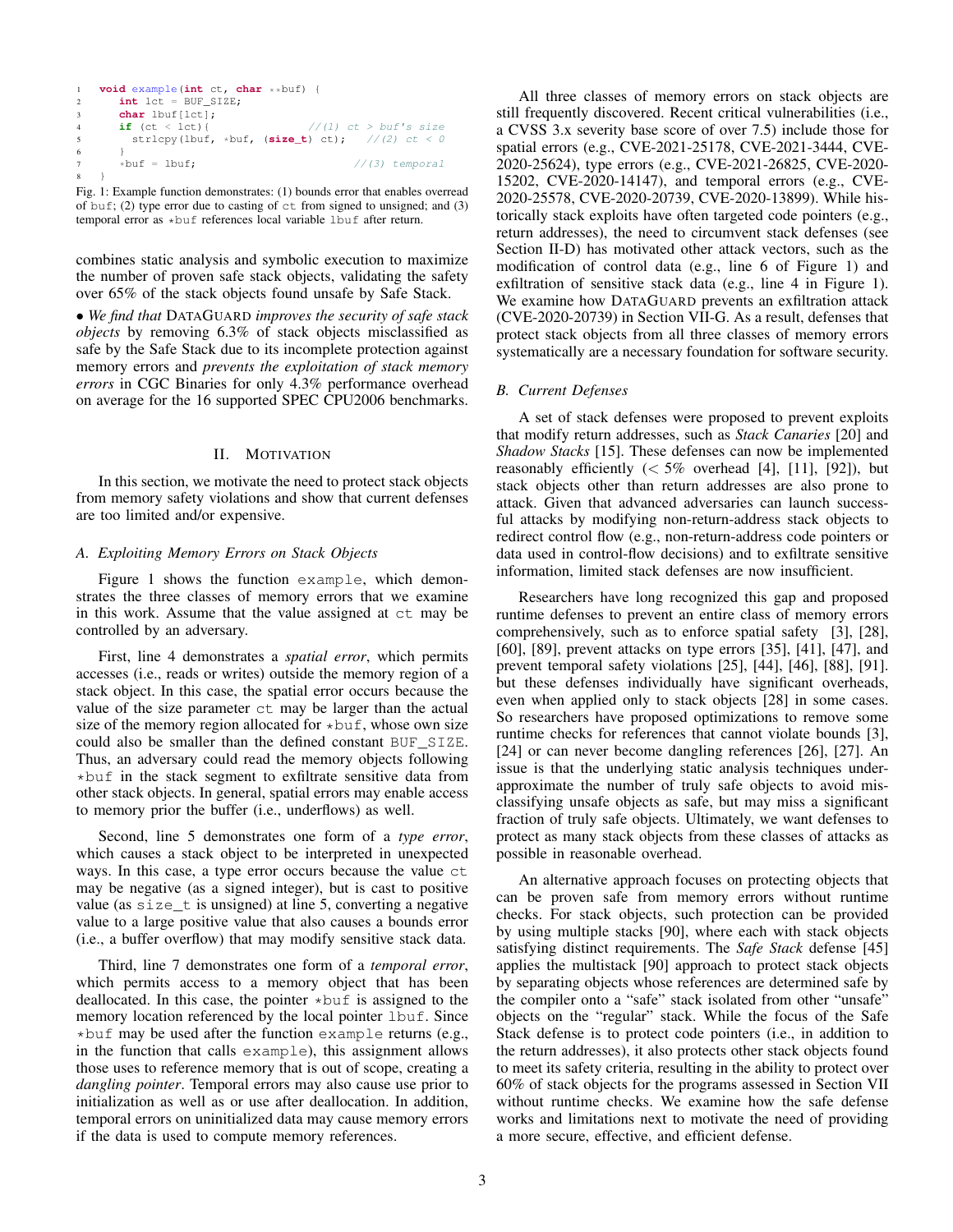## *C. Safe Stack Background*

The safe stack defense consists of a static analysis pass to classify safe/unsafe stack objects, an instrumentation pass to place and reference stack objects on their respective stacks, and runtime support to ensure the integrity of the safe stack. The static analysis pass classifies objects as safe if they are only accessed using a constant (i.e., compiler-determined) offset from the stack pointer within a single stack frame. While code pointers, such as the return addresses, often satisfy this requirement, some stack data objects and data pointers may also comply. The instrumentation pass creates two separate stacks to separate safe objects from unsafe objects. The runtime support protects the safe stack by allowing only accesses to the safe stack through authorized instructions via dedicated registers, such that no addresses of the safe stack nor pointers that point to the safe stack are ever stored on the regular stack, preventing the corruption of safe objects from tampering with unsafe objects.

To demonstrate how the Safe Stack approach works, return to the function example in Figure [1.](#page-2-0) In this example, the Safe Stack approach classifies lct as safe, placing it on the safe stack, and lbuf as unsafe, leaving it on the regular (unsafe) stack. The variable lct is only accessed using a constant offset from the stack pointer. On the other hand, lbuf is passed as a parameter to strlcpy in line 5, so its accesses in strlcpy will not be a constant offset from the stack pointer in that function. In the latter case, a bug in the program could change the memory reference to lbuf from something other than what the compiler defined, and such objects are classified as unsafe by the Safe Stack approach. Note that the pointer operations for scanning lbuf in strlcpy are also considered unsafe because they do not use a constant offset either.

## <span id="page-3-0"></span>*D. Limitations of the Safe Stack Defense*

While the *Safe Stack* defense [\[45\]](#page-14-5) applies the multistack [\[90\]](#page-15-13) approach to eliminate runtime checks by isolating the safe stack, Safe Stack does not validate safety for all three classes of memory errors, making it insufficient to protect data objects in general. In particular, Safe Stack does not account for type errors at all nor use-before-initialization temporal errors, which permits adversaries to violate memory safety on stack data objects and their references. To be fair, the focus of Safe Stack is on protecting code pointers, rather than stack objects in general. For code pointers, type errors do not impact return addresses and other safe (to Safe Stack) code pointer variables, and exploiting code pointer variables via use-beforeinitialization is rare and difficult. However, type and temporal errors are often exploited to enable attacks on stack data.

In addition, Safe Stack's safety requirements are overly conservative, leaving many objects unprotected unnecessarily. For example, Safe Stack is particularly conservative because it declares all address-taken variables as unsafe, which includes all arguments passed by reference. We find that many of these objects can be proven safe even when accounting for all three classes of memory errors.

In summary, existing multistack defenses, like Safe Stack, protect some stack objects without runtime checks, but do not protect stack objects from all three classes of memory errors systematically, which leads to false negatives that risk

```
1 int callee (int ict, char *ibuf, int *oct, char *obuf ) {<br>\mathbf{r} = \mathbf{r} \cdot \mathbf{r} + \mathbf{r} \cdot \mathbf{r} + \mathbf{r} \cdot \mathbf{r} + \mathbf{r} \cdot \mathbf{r} + \mathbf{r} \cdot \mathbf{r} + \mathbf{r} \cdot \mathbf{r} + \mathbf{r} \cdot \mathbf{r} + \mathbf{r} \cdot \mathbf{r} + \mathbf{r} \cdot \mathbf{r} + \mathbf{r} \cdotif (ict \le *oct){
            if ((strlcpy(obuf, ibuf, (size_t)ict)) >= *oct)
               4 return -1; // Truncation Check
            *oct = (size_t) ict;
 6 }
         7 else{
            if ((strlcpy(obuf, ibuf, (size_t) *oct)) >= *oct)
               9 return -1; //Truncation Check
1011 return 0;
12 }
13
14 int caller (int fd, char *in) {<br>15 int imax = 100, omax = imax-
         int_{max} = 100, omax = imax-10;
16 char ibuf[imax], obuf[omax];
17
18 if ((strlcpy(ibuf, in, (size_t)imax)) >= imax)
19 goto error; // Truncation Check
20 if ((callee(imax, ibuf, &omax, obuf)) < 0)
21 goto error;
22 if ((write(fd, obuf, (size t)omax)) == omax)
23 return 0;
24 error:
25 return -1;
26
```
Fig. 2: Revised example where the stack objects are provably safe from bounds, type, and temporal errors.

the integrity of stack protection. In addition, many objects that could be proven safe are not at present due to false positives resulting from overly conservative invariants, which both risks the security of these objects and degrades the performance.

# III. OVERVIEW

The core challenge of this work is to identify a maximal number of stack objects that are safe from spatial, type, and temporal memory errors without misclassifying any unsafe stack objects as safe. These safe stack objects are then isolated to protect them from possibly unsafe memory accesses to other objects. To achieve this goal, we propose the DATAGUARD system that implements the approach shown in Figure [3.](#page-4-0) DATAGUARD performs a multi-step analysis that combines static analyses with constrained symbolic execution to validate stack object safety to prevent unsafe stack objects from being misclassified as safe. Once the safe stack objects are validated, DATAGUARD applies the Safe Stack defense of isolating safe stack objects to protect them at runtime.

To demonstrate the goals of DATAGUARD, Figure [2](#page-3-1) shows an example of code where the safety of stack objects can be validated statically. The function caller allocates buffer sizes (i.e., imax and omax) as constants to allocate buffers of constant size (i.e., ibuf and obuf). A key limitation of the Safe Stack approach [\[45\]](#page-14-5) is that all stack objects passed as parameters are classified as unsafe. While the caller in Figure [2](#page-3-1) passes the constants and buffers to the callee, none of these parameters have accesses that could cause spatial, type, or temporal errors. First, although the caller uses a signed integer type for the buffer sizes and these are cast in the callee (lines 3 and 8), the constant values are known and will be unchanged by the cast, so no type error is possible. Second, although the buffers are used in copy operations (lines 3 and 8), the copies are bound by the strlcpy function to be within the bounds<sup>[3](#page-3-2)</sup>Security issues caused by truncation are not in the scope of this paper. (as determined by the constant

<span id="page-3-2"></span><sup>3</sup>strlcpy also guarantees the resulting string is null-terminated and enables detection of truncation.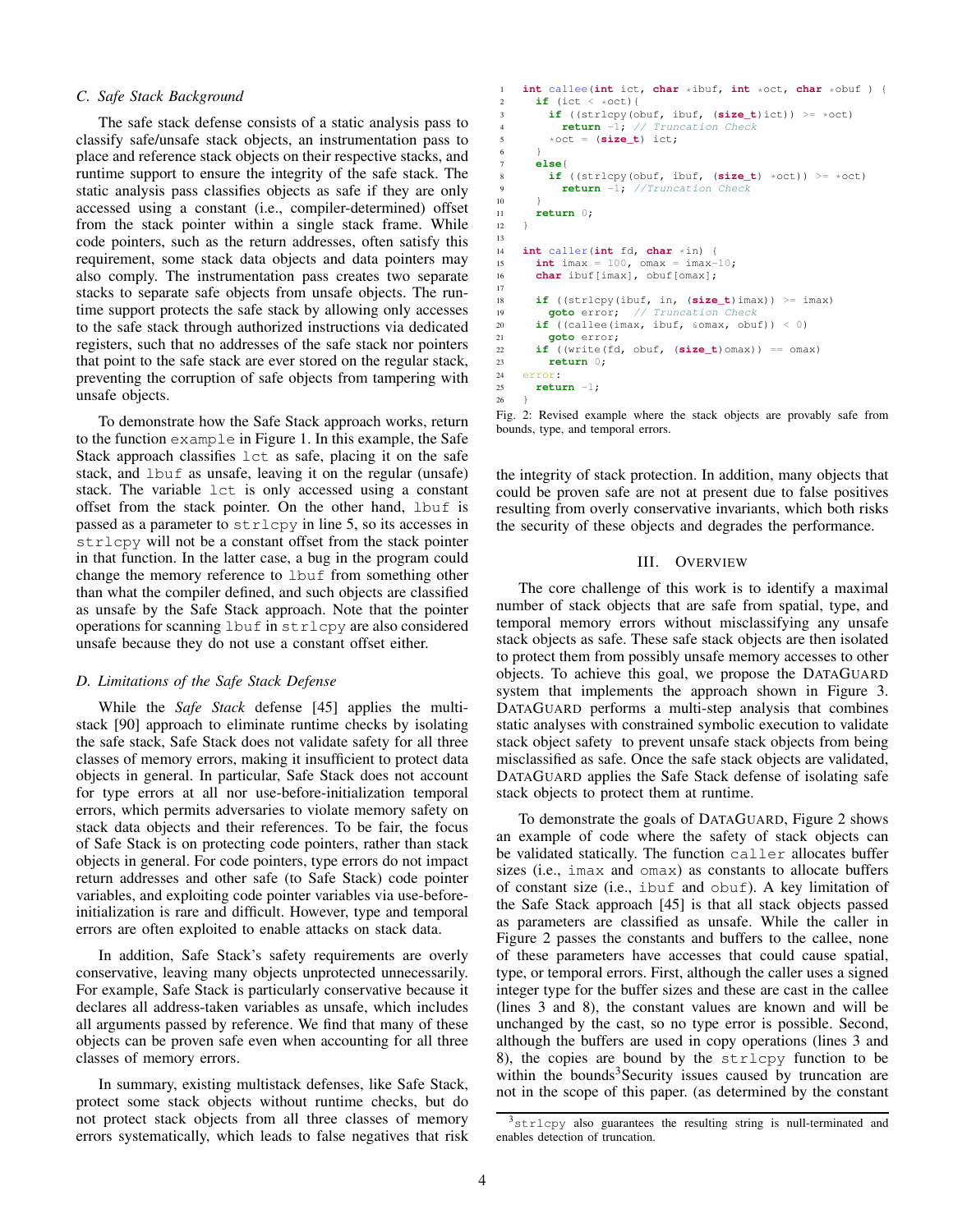<span id="page-4-0"></span>

Fig. 3: DATAGUARD system technical approach

buffer sizes with safe type casts). Regarding temporal safety, the buffer references are initialized, their values are initialized prior to dereferencing (we assume in is initialized also), and no memory in callee is assigned to these references (i.e., in fact these references are unchanged). Thus, the buffers and their sizes can be isolated of a separate stack (i.e., *isolated stack*) without risking other safe stack objects to protect them from memory errors in other possibly unsafe stack objects (i.e., on the *regular stack*) and other program objects.

DATAGUARD validates stack object safety from memory errors in three steps, as shown in Figure [3.](#page-4-0) First, DATAGUARD identifies the classes of memory errors that may apply for each stack object, as described in Section [V-A.](#page-5-0) Each class requires that the stack object be accessed via an associated, unsafe pointer operation. A stack object is declared *safe* if no pointer that may reference the object is used in an unsafe operation. DATAGUARD leverages prior work for identifying the pointer operations that may cause spatial and type errors [\[16\]](#page-13-5), [\[61\]](#page-14-8), [\[62\]](#page-14-20) and proposes how to detect pointer operations required to cause temporal errors. Second, DATAGUARD generates constraints for validating the safety of stack objects for each class of memory error automatically, which we call *memory safety constraints*, as described in Section [V-B.](#page-5-1) A stack object is declared to be *unsafe* should DATAGUARD not be able to generate safety constraints for a class requiring validation. Third, DATAGUARD validates each remaining stack object's safety using its safety constraints, as described in Section [V-C.](#page-6-0) DATAGUARD applies a static analysis first, where the stack objects that pass validation are declared *safe*. For the objects not found to be safe statically, DATAGUARD applies a second analysis; this time by employing targeted symbolic execution to validate safety. To ensure that we do not misclassify any unsafe objects as safe in either analysis, we require that both analyses overapproximate the possible executions of the program, i.e., are *sound* analyses<sup>[4](#page-4-1)</sup>. The stack objects that pass either validation are declared *safe*, whereas others are *unsafe* (i.e., cannot be proven safe in either analysis). We assess the soundness of our approach in Section [V-D.](#page-7-0)

DATAGUARD uses existing runtime enforcement, Clang's Safe Stack, to protect the safe stack objects identified by DATAGUARD. DATAGUARD both removes a significant number of objects that may be unsafe that other techniques classify as safe to protect the integrity of the isolated stack and finds a much greater number of safe objects that prior techniques classified as unsafe, which extends stack protections to more objects and reduces the overhead of the Safe Stack defense. Thus, DATAGUARD creates a win-win situation by extending

<span id="page-4-1"></span><sup>4</sup>Computer science communities have differing viewpoints of soundness and completeness. We are using the static analysis community's definition, as in [\[74\]](#page-15-14), where a sound analysis overapproximates the program's executions.

<span id="page-4-2"></span>stack protections while reducing performance overhead.

## IV. THREAT MODEL

In this section, we list threats to systems on which DATA-GUARD will be deployed and outline trust assumptions upon which DATAGUARD depends in thwarting those threats.

We assume each program protected using DATAGUARD is benign but may contain memory safety errors, including spatial, type, or temporal errors. We further assume that adversaries will exploit memory errors on any stack object in a program. As described in Section [II-A,](#page-2-1) adversaries can exploit such memory errors in a variety of ways. We assume stack objects classified as unsafe by DATAGUARD are prone to such memory errors and attacks, as are heap and global data. We leave the problem of extending protection to unsafe stack objects for future work.

We assume that no stack protection mechanism is deployed except for ASLR, as DATAGUARD proposes a mechanism to supplant and extend prior stack defenses. DATAGUARD uses ASLR to isolate the isolated stack from other references by placing the isolated stack in an unpredictable location, as used in Clang's Safe Stack defense. We note that this leaves the attacker a (small) probabilistic window of successfully compromising an object on the isolated stack through information disclosure, which is mainly triggered by two approaches: (1) taking advantage of implementation flaws [\[19\]](#page-13-6), [\[29\]](#page-14-21) and (2) performing just-in-time information disclosure attack after program load time to decrease the entropy [\[33\]](#page-14-22), [\[34\]](#page-14-23), [\[63\]](#page-14-24). As an alternative to ASLR, the isolated stack can be guarded from other memory accesses through SFI [\[86\]](#page-15-15) or hardware isolation, such as Intel MPK [\[59\]](#page-14-25), [\[66\]](#page-15-16), [\[85\]](#page-15-17) for some additional overhead. Existing works on enhancing the information-hiding property [\[11\]](#page-13-3), [\[87\]](#page-15-18), preventing information leaks [\[55\]](#page-14-26), and enforcing access control on sensitive data [\[31\]](#page-14-27), [\[37\]](#page-14-28), [\[43\]](#page-14-29) can also be applied to strengthen the security of Safe Stack. We assume that control-flow integrity [\[1\]](#page-13-7) (CFI) is deployed and that the program is not permitted to modify its own code, i.e., the code memory is not writable and data memory is not executable to ensure that our static and symbolic analyses really examine an overapproximation of the possible program executions. We also assume that all constant values are stored in read-only memory and are not copied into readwrite memory at any time [\[32\]](#page-14-30).

### V. DESIGN

We review the design of the DATAGUARD system, which comprises the first three steps of Figure [3,](#page-4-0) and present soundness arguments for the proposed safety validation analyses.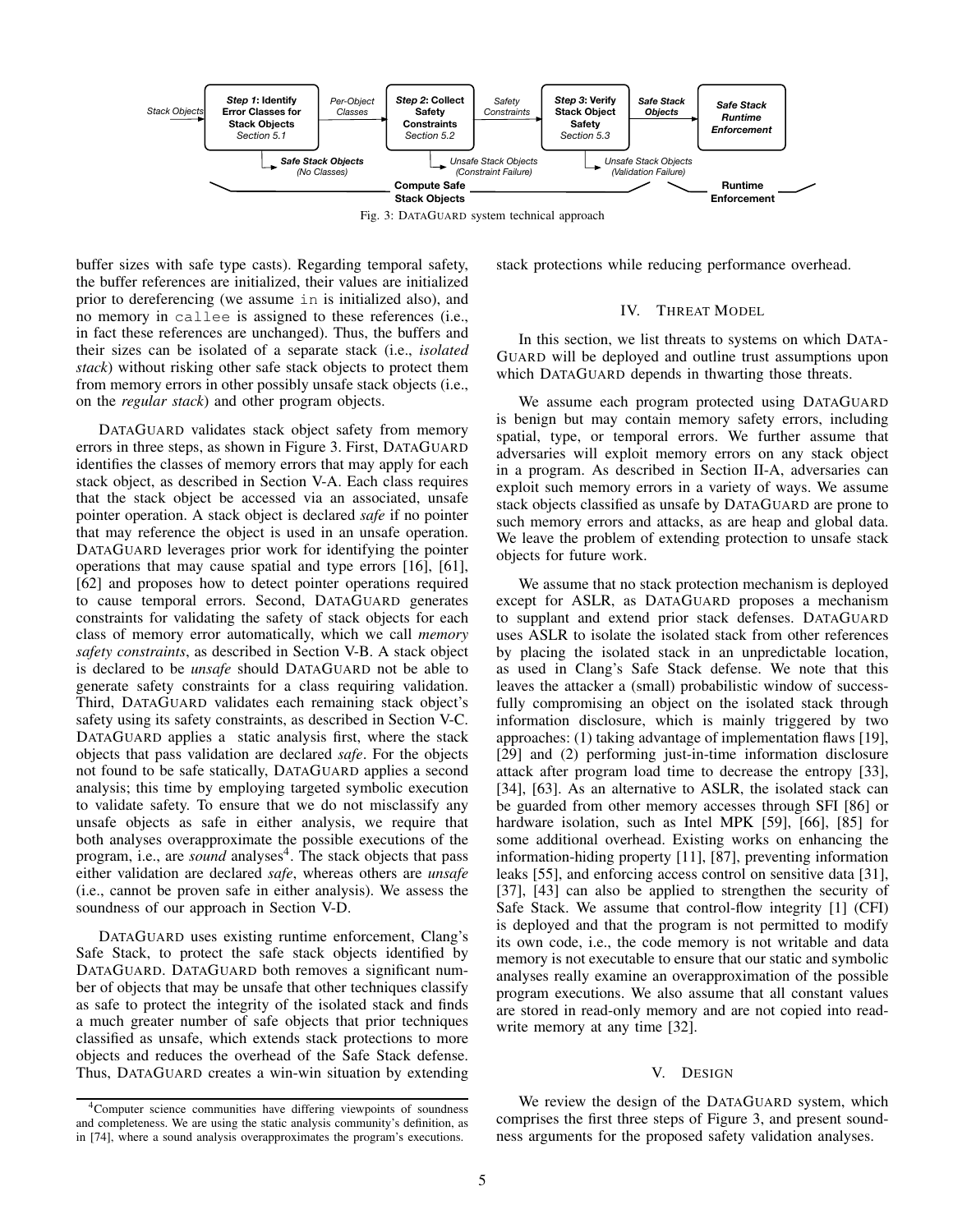# <span id="page-5-0"></span>*A. Identifying Error Classes for Stack Objects*

Researchers do not yet have a broadly accepted definition of safety from memory errors. Distinct safety definitions were utilized by each of the Safe Stack defense [\[45\]](#page-14-5), CCured [\[16\]](#page-13-5), [\[61\]](#page-14-8), [\[62\]](#page-14-20), and SAFECode [\[24\]](#page-14-17), [\[26\]](#page-14-18), [\[27\]](#page-14-19). In this paper, our definition of safety is closest in spirit to the CCured system, where each object is strongly typed and a safe object complies with its spatial (bounds) and type semantics for all program executions. A limitation of the CCured approach is that it does not provide a safety definition for temporal errors, so we rely on the SAFECode definition for temporal errors. SAFECode defines safety in terms of points-to information, where an object is safe if it obeys all its computed points-to relationships, which enables SAFECode to detect dangling and uninitialized pointers as points-to violations.

• Definition 1: A stack object is *safe* if any references (pointers) that may alias to the object comply with the spatial, type, and temporal safety requirements associated with the object and the references themselves are safe objects.

As Definition 1 states, for a stack object to be safe from memory errors, all pointers that may-alias the object must be comply with safety requirements for the stack object. Thus, DATAGUARD computes the pointers that may-alias a stack object and collects the classes of memory errors associated with those pointers. If none of a stack object's pointers performs any operation that may cause a memory error, that stack object is safe.

The first step that DATAGUARD takes to determine whether a stack object is safe, as shown as Step 1 in Figure [3,](#page-4-0) is to identify the classes of memory errors for each stack object that require safety validation. To do this, DATAGUARD leverages the techniques proposed by CCured (spatial and type safety) and SAFECode (temporal safety) to determine whether a pointer may be used in a memory operation that may cause a particular class of memory error. The classes of memory errors that must be verified for a stack object are the union of the classes that may be caused by its aliases.

CCured identifies pointers that may cause spatial and type errors. First, CCured shows that pointers used in pointer arithmetic operations (called sequential or *seq* pointers by CCured), such as to access array elements or structure fields, may cause spatial memory errors. While CCured requires runtime checks for such pointers, DATAGUARD labels any objects that may be referenced by such pointers as requiring validation for the spatial error class. Note that DATAGUARD treats fields within compound objects, including buffers, as distinct variables, as described in Appendix [C.](#page-16-0)

Second, CCured shows that pointers used in type casting operations may cause type errors. CCured does aim to prove safety for upcasts and downcasts [\[16\]](#page-13-5), but these casts are uncommon for stack objects. DATAGUARD labels objects that may be referenced by such pointers as requiring validation for the type error class. Note that LLVM casts unions into structures or primitive types, and it occasionally use *ptrtoint* and *inttoptr* cast instructions for accessing fields of compound objects; so such cases are identified by DATAGUARD as requiring type safety validation. However, because type errors are uncommon for stack objects (see Table [II\)](#page-9-0) and largely ad hoc, we only validate unsigned-signed casting for integers of the same allocated size to identify integers whose values are not impacted by type cast, which for DATAGUARD to expand the number of cases that can pass spatial safety validation.

To detect operations that may lead to temporal errors for pointers, DATAGUARD identifies dangling pointers. The SAFECode system [\[26\]](#page-14-18), [\[27\]](#page-14-19) includes a method to validate stack objects that are prone to dangling pointers based on *escape analysis*. Rather than running full escape analysis, DATAGUARD detects pointers that may escape to calling functions or other threads (e.g., via heap or globals) based on their aliases. If any pointer is aliased by a pointer passed from a caller or that references a heap or global object, then DATAGUARD identifies the need for temporal analysis.

DATAGUARD also identifies stack objects that may cause temporal errors because they may be used prior to initialization and hence reference stale memory. In this case, both pointer and data variables may be prone to use-before-initialization. If a variable is initialized to a value at declaration, it does not require temporal analysis for UBI, otherwise it does.

# <span id="page-5-1"></span>*B. Collecting Stack Object Constraints*

DATAGUARD uses the following approach to collect constraints. First, for each stack object, DATAGUARD collects constraints from the stack object's declaration for the classes of memory errors that require safety validation. These constraints are assigned to pointers whenever that stack object is assigned to a pointer (e.g., at pointer definitions). For static analysis, we make such assignments based on whether the pointer may alias the stack object. For symbolic execution, we make such assignments when the symbolic execution finds that the stack object may be referenced by the pointer. Should multiple stack objects be assigned to the same pointer (i.e., at the same pointer definition with an LLVM phi instruction), the analyses proceed independently, as these represent distinct contexts. State relevant to safety validation (e.g., index of a pointer in a buffer) may be updated at each pointer definition and each pointer operation (i.e., at pointer use). Constraints are then validated on each pointer use.

Spatial Constraints: As is typical since the CCured method was proposed [\[61\]](#page-14-8), checking spatial safety involves determining the size of the object and ensuring that all accesses are within the bounds determined by that size. To check such a requirement statically, we require the following information. Stack objects that do not satisfy the following four constraints will remain on the regular, unprotected stack.

• *Declaration*: The *size* from the object's *base* must be declared as a constant value. The initial *index* is 0.

• *Definition*: When a pointer is defined to reference the object, the reference may be *offset* to change the index. This offset must be a constant value.

• *Use*: When a pointer is used in an operation, the pointer may be further offset to change the index. Each offset in a use must also be a constant value.

• *Validation*: For all uses, pointer *index*  $\lt$  *size* and *index*  $\geq 0$ .

To check that a stack object is free of spatial errors, the stack object must be declared with constant size. An index of the pointer into the stack object is maintained. Pointer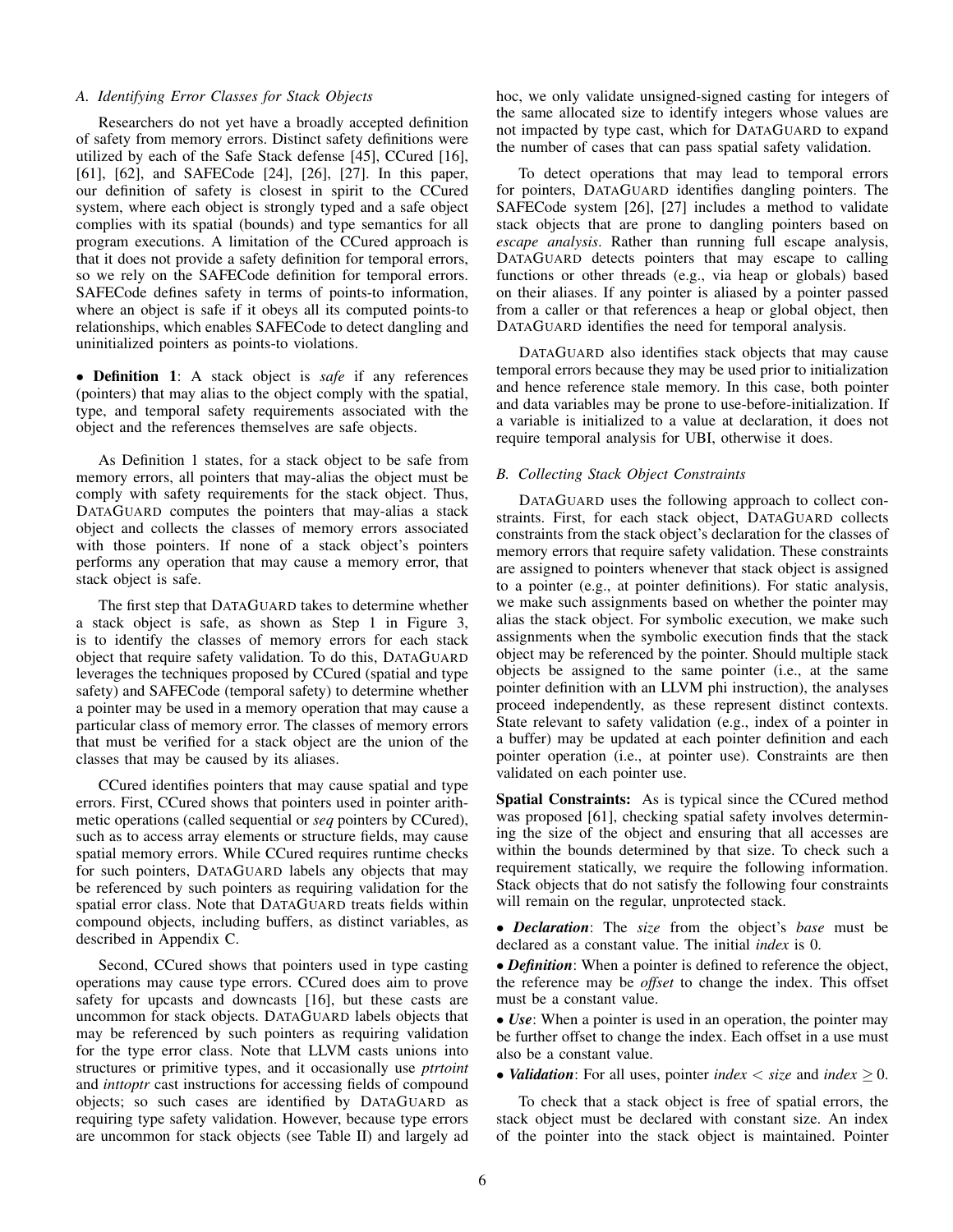definitions and uses may change the value of the index by a constant offset. The resultant index from the combination of offsets in pointer definitions and uses must be within the range of the stack object on each use, i.e., greater than 0 and less than object size.

Type Constraints: The use of structured types and type casting among them is less common for stack objects, so DATAGUARD focuses on validating the safety of integer type casts. Below, we describe the four requirements for type safety validation for integer stack objects and the definition and use of their references.

• *Declaration*: Integer variables are assigned the *type* and *value* (optionally) used in the declaration.

• *Definition*: When a pointer is defined to reference the object, if the operation includes a type cast the *newtype* is identified. If validation succeeds *type* is assigned to the *newtype*.

• *Use*: When a pointer is used to reference the object, if the operation includes a type cast the *newtype* is identified. If validation succeeds *type* is assigned to the *newtype*. If the operation assigns a value, the *value* is stored.

• *Validation*: For a definition or use that produces a *newtype*, the resultant type cast must not change the *value* of the integer object referenced (e.g., by changing size or signedness).

For type safety validation, we require that type casts not change the value associated with the reference to change. This check enables validation of safety from integer overflows, e.g., to prevent attacks on control data.

Temporal Constraints: For temporal constraints, we focus on scoping constraints to prevent (1) memory use before it is initialized (i.e., use of aliases before the stack object is declared), and (2) memory use after it is deallocated (i.e., upon return of a function in which the stack object is declared).

• *Declaration*: The object is declared in basic block *bob jinit* implying that it may be live in a set of basic blocks *Bob j*.

• *Definition*: The pointer is defined in basic block  $b_{ptr_{def}}$  to at least one of the objects to which the pointer aliases.

• *Use*: The pointer uses occur in basic blocks *Bptruse* .

• *Validation*: The pointer definition occurs when the object is live,  $b_{ptr_{def}} \in B_{obj}$ , and all uses occur in a basic block in where the object is still live,  $B_{ptr_{use}} \setminus B_{obj} = \emptyset$ .

We cannot have a pointer used before initialization as long as each pointer is defined to a live object that it may alias prior to use. An object cannot be used prior to initialization as long as each pointer that may alias the object cannot be used before initialization. An object cannot be referenced by a dangling pointer as long as there cannot be a use of the object after its lifetime, e.g., after the function in which it was declared returns. We define this constraint in terms of the basic blocks in which an object may be live given the object's declaration. Then, DATAGUARD validates that the pointer definition occurs when the stack object is live and that all uses occur in a basic block in which the stack object is still live.

# <span id="page-6-0"></span>*C. Validating Stack Object Safety Statically*

In this section, we specify methods to validate stack object safety with respect to the constraints from the last section. The challenge is to maximize the number of stack objects that are safe without misclassifying any unsafe stack objects as safe. We first apply a two-stage analysis that uses an inexpensive static analysis first, followed by symbolic execution that leverages the relevant program paths found by static analysis. Note that researchers have previously used symbolic execution to determine whether positives found in static analysis are actually true positives (e.g., a recent example is the UbiTect system [\[91\]](#page-15-12)). However, our two-stage analysis for safety validation differs from bug finding analyses in that each positive must be a true positive for all possible program executions, requiring that all the static and symbolic analyses used in safety validation must overapproximate all program executions, i.e., be *sound* analyses.

Validating Spatial Safety. Spatial safety analysis is performed in two stages: (1) a static analysis to classify pointers to find pointers that may be proven safe, similarly to the Baggy Bounds [\[3\]](#page-13-4) and SAFECode [\[24\]](#page-14-17), [\[25\]](#page-14-16) optimizations, and (2) a guided symbolic execution to determine whether the pointers found to be unsafe in the first stage can be proven safe in a more comprehensive analysis (i.e., are false positives).

For the static analysis, DATAGUARD first performs a *defuse analysis* [\[52\]](#page-14-31), [\[84\]](#page-15-19) on each pointer detected to require spatial safety validation. LLVM uses SSA form for its intermediate representation, so each pointer has only one definition, but may have many uses. The computed def-use chains are used in both the static analysis and to guide the symbolic execution. To assess bounds statically, DATAGUARD performs a *value range analysis* [\[8\]](#page-13-8), [\[72\]](#page-15-20), [\[81\]](#page-15-21) for each pointer use from its definition. Value range analysis is a type of data-flow analysis that tracks the range (interval) of values that a numeric variable can assume at each point of a program's execution. To validate spatial safety for all possible program executions, every pointer that may alias the stack object must use offsets from the object's base whose value range is between 0 and stack object size as determined by the spatial safety constraints.

A problem is that traditional value range analysis assumes that values in memory are not prone to memory errors, so the value ranges computed may not be correct under such errors. Baggy Bounds [\[3\]](#page-13-4) does not specifically mention this problem, although since Baggy Bounds aims to prevent all spatial errors through runtime checks, this assumption is not necessarily inconsistent for that method. For DATAGUARD, unsafe stack objects may remain and we cannot trust that the data in these stack objects are protected from memory errors. Instead, our value range analysis only uses constant values, either from def/use instructions explicitly or from loads of constant values into registers used by them. All other cases are identified as unsafe. Thus, under the assumption that code and constant values are loaded in read-only memory (see Section [IV\)](#page-4-2), spatial safety validation is not impacted by those memory errors.

For the cases that the static analysis finds to be unsafe, a problem is that these cases may be false positives due to the overapproximations inherent in the sound analysis. DATAGUARD employs a second stage that performs a guided symbolic execution to determine if it can prove whether any of the positives found in static analysis can actually be proven safe. To do this, DATAGUARD symbolically executes the part of the program covered by the def-use chains of each pointer that may alias the stack object, starting from the stack object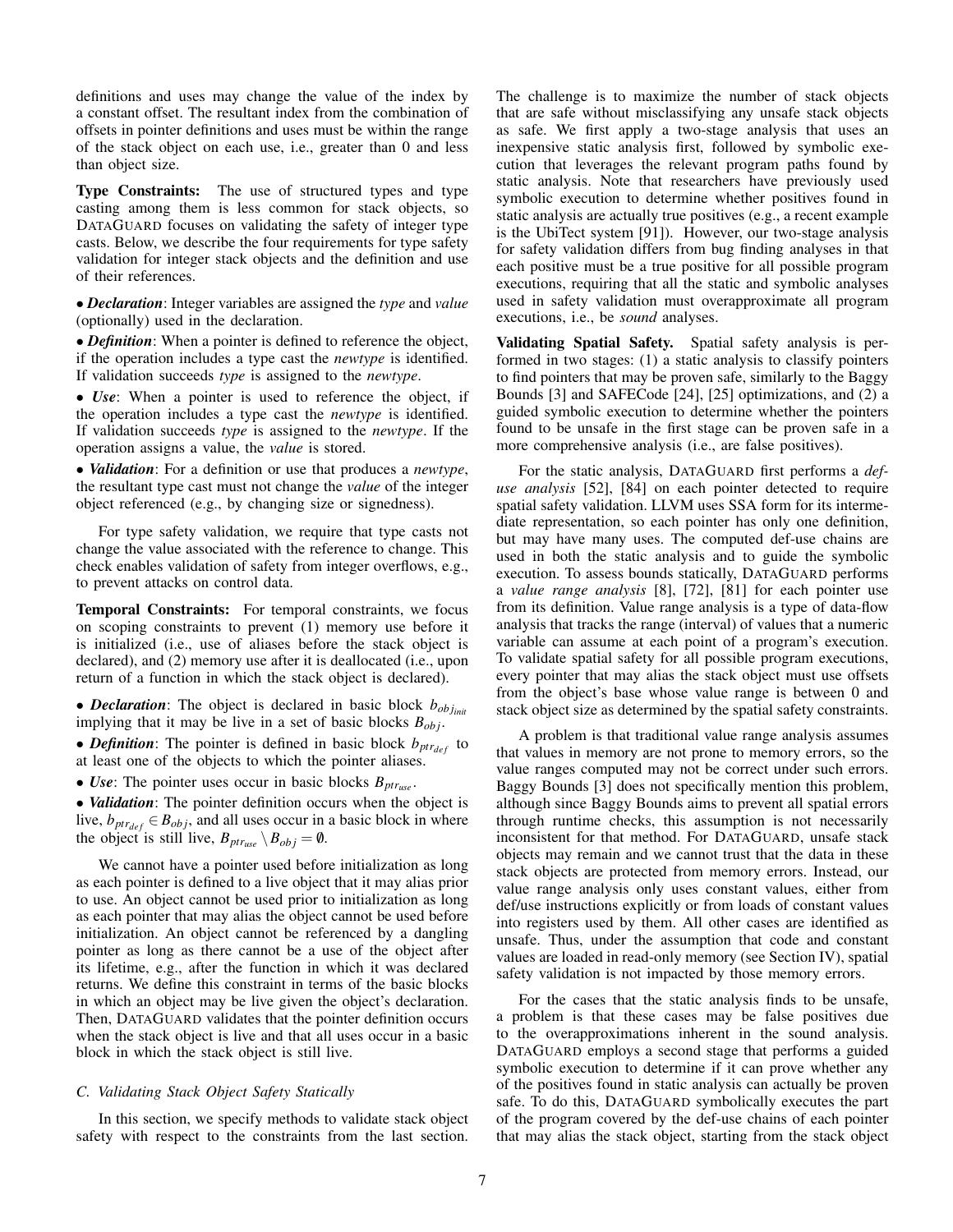declaration. To satisfy the requirement of using constant inputs for sizes and offsets, the symbolic execution relies on the value range analysis. If a stack object is inferred to be unsafe by value range analysis, it either does not use a constant input or is detected to violate bounds. The former is more likely, so DATAGUARD classifies pointers that rely on such data as unsafe, only analyzing the latter cases. We find that imprecision that may cause false positives occurs due to the lack of path sensitivity, where the effects of multiple program branches may falsely indicate that bounds are violated. Symbolic execution can check these paths independently. All non-constant data remain symbolic, and the use of symbolic data in computing sizes or offsets causes a failure in the safety validation.

A challenge in using symbolic execution is to avoid path explosion. Since DATAGUARD employs symbolic execution on the positive (i.e., presumed unsafe) cases found by static analysis, we only need to symbolically execute the program from the stack object's declaration to its last unsafe use in its def-use chains, which improves DATAGUARD's ability to identify safe cases over pure symbolic execution without static analysis based on our evaluation on Section [VII-D.](#page-10-0) DATAGUARD applies LLVM's loop simplify [\[54\]](#page-14-32) and canonicalization technique [\[53\]](#page-14-33) to reduce the path explosion problem introduced by loops, as applied in patch generation to satisfy safety properties [\[39\]](#page-14-34). DATAGUARD also leverages symbolic state merging employed by S2E [\[14\]](#page-13-9) to eliminate unnecessary forks when encountering branches, which reduces the number of paths to explore by orders of magnitude [\[70\]](#page-15-22). To avoid path explosion in long sequences of def-use chains, we limit the analysis depth. As longer def-use chains are more likely to lead to unsafe operations, we focus on shorter paths.

Validating Type Safety. Since validating type safety involves checking that values do not change on type casts, the core of type safety validation is in the static value range analysis. If a stack object that is validated for type safety is also used as a bound or memory (e.g., array) index, DATAGUARD uses the result of type safety to validate spatial safety (i.e., all such integers must be safe from type errors).

Validating Temporal Safety. The intuition of the proposed approach to detect dangling pointers is to determine whether a pointer use may occur outside the scope of a referenced stack object. To detect such cases without misclassifying any unsafe cases as safe, DATAGUARD uses a sound *liveness analysis* [\[5\]](#page-13-10), [\[50\]](#page-14-35), [\[51\]](#page-14-36) to determine the basic blocks in which a stack object is in scope in the program (its live set) and determine whether any uses of pointers that may reference the stack variable occur in basic blocks outside the live set. However, false positives may occur in aliasing, so we validate that the pointer can actually be assigned to the stack object using symbolic execution for any positive cases.

Liveness analysis computes the variables that are alive at each basic block, so we can determine the set of basic blocks in which a stack object declared in block  $b_{obj_{init}}$  is live as  $B_{obj}$ , which is called the *live range* [\[9\]](#page-13-11), [\[10\]](#page-13-12), [\[49\]](#page-14-37) of *ob j*. Similarly, we compute the live ranges for each of the pointers that mayalias  $obj$ , which determines the set  $B_{ptr}$ . Since LLVM uses SSA form for its IR, DATAGUARD evaluates safety for a stack object relative to each pointer individually. To be specific, the live-range of the pointer *ptr* that may alias an object *ob j* begins at the basic block when *ptr* is declared, and it ends after the last use of *ptr*. For each pointer *ptr* and aliased object *ob j*, DATAGUARD validates whether any use of *ptr* (in *ptr*'s liverange) is outside the *ob j*'s live-range. We note that aliases may have uses before the stack object is declared or after the stack object's live-range has completed. In static analysis, either case results in the stack object being classified as unsafe.

However, we also recognize that if a pointer is found unsafe by the live-range analysis, it may not actually be exploitable, since overapproximation in alias analysis may identify aliases that cannot actually reference the stack object. As a result, we similarly propose to apply guided symbolic execution to validate whether each stack object found to be unsafe is really assigned to a pointer whose uses may occur outside the stack object's live range. If the symbolic execution proves that such a reference is not possible for all pointers failing temporal validation statically, then the stack object is found to be safe. To do that, we again track the computed def-use chains. For each stack object, we start the symbolic execution at the object's declaration and follow all the def-use chains for all the aliases, similarly to symbolic spatial validation, including the methods to avoid path explosion.

# <span id="page-7-0"></span>*D. Validation Soundness*

In this section, we assess the soundness of the proposed static analyses and symbolic execution for safety validation.

Static Analysis Soundness The static analyses methods for safety validation are built upon multiple prior static analyses. They include: (1) LLVM's built-in def-use analysis; (2) SVF pointer alias analysis using its VFG [\[76\]](#page-15-23)–[\[80\]](#page-15-24); (3) Program Dependence Graph (PDG) of PtrSplit [\[48\]](#page-14-38); (4) value range analysis [\[8\]](#page-13-8), [\[72\]](#page-15-20), [\[81\]](#page-15-21); and (5) live range analysis [\[9\]](#page-13-11), [\[10\]](#page-13-12), [\[49\]](#page-14-37). These static analyses are claimed to be sound by their respective papers. However, we note that the soundness arguments in these papers are informal and there are no formal soundness proofs (with the exception of value range analysis, whose soundness proof is formalized [\[72\]](#page-15-20)). Therefore, it is possible that these analyses and their implementations do not handle all corner cases in sound ways. To separate the analyses DATAGUARD relies on from how DATAGUARD applies them, we next argue that DATAGUARD's static analyses achieve *relative soundness*: assuming those prior analyses are sound, DATAGUARD's static analyses are sound. We note that DATAGUARD avoids several corner cases (e.g., type casting) by design by classifying objects accessed using such operations as unsafe, as listed in Appendix [C.](#page-16-0)

DATAGUARD's safety validation methods require finding all pointers that may alias each stack object. For that, DATA-GUARD relies on the SVF pointer alias analysis [\[76\]](#page-15-23)–[\[80\]](#page-15-24) intraprocedurally based on its VFG and the PDG representation of PtrSplit [\[48\]](#page-14-38) to represent the data flows between functions to compute interprocedural may-aliases. Since both the VFG construction in SVF and the PDG representation are claimed to be sound, DATAGUARD soundly overapproximates the set of pointers that may alias a stack object.

The spatial and type safety validations apply value range analysis [\[8\]](#page-13-8), [\[72\]](#page-15-20), [\[81\]](#page-15-21) to compute the possible ranges of indices in accessing stack objects. The value range analysis is computed based on the PDG and tracks only simple patterns: (1) pointers with constant offsets from bases of stack objects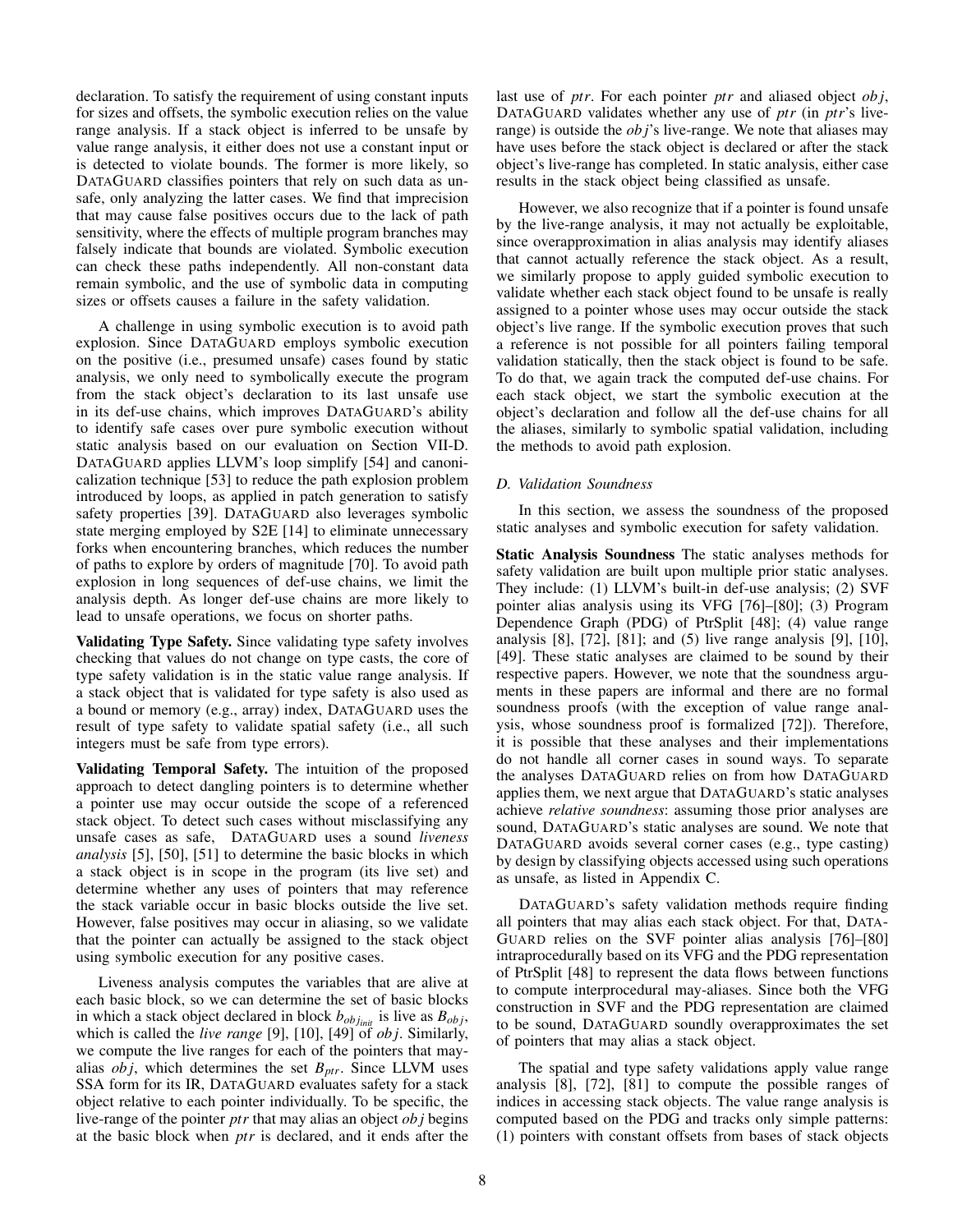and (2) constant offsets when dereferencing pointers. Since the PDG is claimed to be sound and we assume (Section [IV\)](#page-4-2) that all constants are stored in read-only memory and are not copied into read-write memory at any time [\[32\]](#page-14-30), it is straightforward that DATAGUARD's value range analysis is sound.

The temporal validation applies liveness analysis [\[50\]](#page-14-35) to compare the basic blocks in which a stack object is live to those basic blocks of each pointer that may alias the object. Liveness analysis is also computed based on the PDG and tracks the def-use chains and object's scope in a fully contextsensitive manner. Since the PDG is claimed to be sound, it is straightforward that DATAGUARD's liveness analysis is sound.

Symbolic Execution Soundness By default, symbolic execution is a sound form of analysis because it follows all execution paths in a program [\[7\]](#page-13-13). In practice, factors complicate ensuring the soundness of a particular symbolic execution analysis that DATAGUARD addresses.

First, path explosion in symbolic execution often means that it is impractical to execute all paths in the program, even with loop canonicalization and symbolic state merging. DATAGUARD limits the depth of the symbolic execution to avoid expensive cases, but any symbolic execution terminated for this reason classifies the associated stack object as unsafe.

Second, symbolic analyses may sacrifice soundness when employing concrete values for some variables, creating a concolic execution [\[7\]](#page-13-13), [\[14\]](#page-13-9). DATAGUARD only concretizes values that are constants in spatial safety analysis. All other variables are initialized with symbolic values. Only symbolic values are used to initialize variables in the temporal analysis.

Third, the symbolic analyses in this paper do not start at the program initialization, so if other execution contexts (i.e., threads) have been created they may impact the state of the symbolic execution. DATAGUARD validates whether a single stack object (at a time) is safe relative to spatial and temporal errors. This would imply, if successful, the object would be on an isolated stack, protected from tampering by accesses from this thread or others to unsafe globals, stack and heap objects.

Fourth, DATAGUARD's symbolic executions utilize the defuse chains soundly in validating stack objects found unsafe by static analysis. The symbolic execution analysis starts at the stack object's declaration and symbolically executes the program until the last unsafe pointer operation (use) of any alias of the stack object. Thus, all paths that can possibly lead to a memory error are executed symbolically before a stack object can be declared safe. DATAGUARD only allows safe objects (i.e., proven by the static analysis) to be used in any constraints derived from the symbolic execution. Unsafe objects remain symbolic, so they are not constrained during the execution. The loop-canonicalization applied to simplify loops [\[39\]](#page-14-34) and symbolic state merging [\[70\]](#page-15-22) are also sound.

# VI. IMPLEMENTATION

DATAGUARD is implemented on Ubuntu 20.04 with Linux kernel version 5.8.0-44-generic on x86\_64 architecture using LLVM 10.0, running on an Intel CPU i9-9900K with 64 GB RAM. The CCured pointer analysis tool is ported, adapted, and extended from nesCheck [\[57\]](#page-14-39) which consists of 1,958 SLoC in C++. Originally, nesCheck aims to analyze TinyOS where all code for applications, libraries, and OS is fully available at compile time, so that the whole-program static analysis can be done effectively. In our work, we statically link libraries at compilation to make the code of the library available in bitcode. Also, we found that the original nesCheck framework fails to propagate changes in the classification of global pointers. To solve this problem, we port the PDG of the PtrSplit framework [\[48\]](#page-14-38) which leverages SVF's [\[77\]](#page-15-25) alias analysis into the framework to propagate classifications to pointers comprehensively. The static analysis portion of DATAGUARD consists of 4,568 SLoC in C and C++.

The def-use chain implemented in DATAGUARD is derived from LLVM's built-in def-use analysis. The interprocedural alias analysis is based on the PDG-based alias analysis from PtrSplit [\[48\]](#page-14-38), using the SVF analysis for intra-procedural pointer alias analysis. The implementation of value range analysis, live range analysis is based on the data-flow equations provided in Appendix [A](#page-15-26) and [B.](#page-15-27) For the symbolic execution, we apply S2E [\[14\]](#page-13-9). DATAGUARD adapts LLVM's loop canonicalization feature [\[53\]](#page-14-33) and S2E's symbolic state merging [\[70\]](#page-15-22) to reduce the effect by potential path explosion problem. DATA-GUARD limits the scope of symbolic execution by limiting the depth of the call stack, currently set to four functions. This depth was chosen based on angr's CFGEmulated method supporting a depth of three [\[17\]](#page-13-14), [\[18\]](#page-13-15) and experience that the depth of four functions is practical. The depth is configurable.

As buffers are often processed using functionality provided by the C library, we also evaluate the uClibc library in the DATAGUARD safety analyses. uClibc is a lightweight C library for developing embedded Linux systems, and nearly all programs that work with glibc work with uClibc without modifications, even with other shared libraries and multithreading. KLEE, the symbolic execution engine for S2E, already has a model for uClibc but lacks such a model for glibc. But even with uClibc, KLEE symbolic execution fails for some library functions in some cases. DATAGUARD maintains a list of unsafe library functions; if unsafe library function is called, we assume related memory object/pointer is unsafe.

# VII. EVALUATION

<span id="page-8-0"></span>In this section, we examine the ability of DATAGUARD to improve the protection of safe stack objects, determine how the steps in the DATAGUARD approach impact the validation of stack objects, and assess how the application of DATAGUARD impacts the security and performance of programs. In this evaluation, we examine several server programs, nginx-1.18.0, httpd-2.4.46, proftpd-1.3.7, openvpn-2.5.2, and opensshd-8.6, and the SPEC CPU2006 benchmark suite<sup>[5](#page-8-1)</sup>.

# *A. Stack Object Safety Comparison*

Q1: *How does* DATAGUARD *impact the security of safe stack objects compared with prior work?* Table [I](#page-9-1) shows the counts and percentages of safe stack objects found using the NesCheck framework's CCured implementation, Clang Safe Stack, and DATAGUARD methods.

<span id="page-8-1"></span><sup>5</sup>We examined 16 out of 19 benchmarks in SPEC CPU INT 2006 and SPEC CPU FP 2006 that are written in C or C++. The remaining benchmarks (xalancbmk, povray and dealII) are not supported by SVF.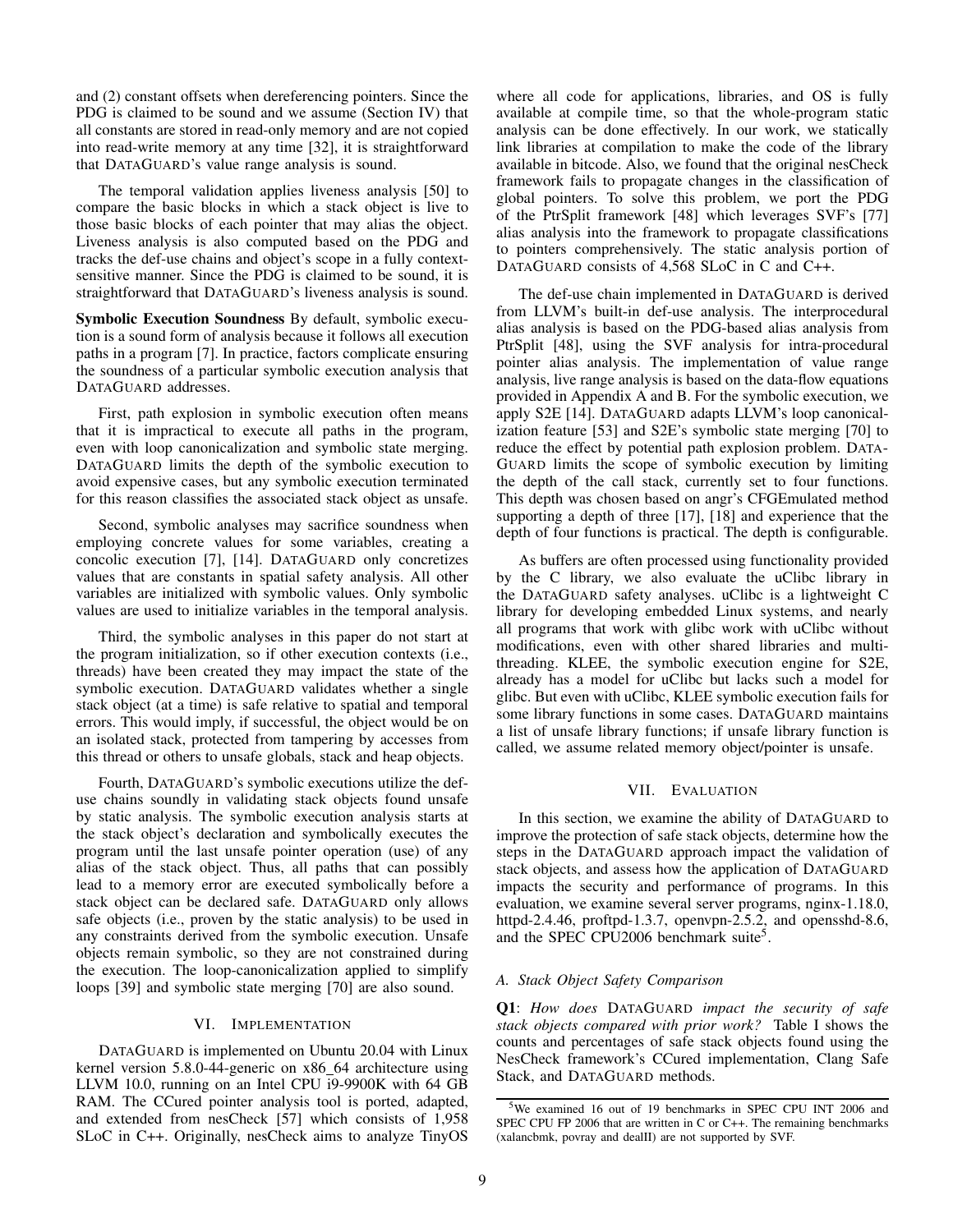<span id="page-9-1"></span>

|              | CCured-default   | CCured-min       | Safe Stack-default | Safe Stack-min  | <b>DataGuard</b>    | Total   |
|--------------|------------------|------------------|--------------------|-----------------|---------------------|---------|
| nginx        | 14,573 (79.52%)  | 14,496 (79.10%)  | 13,047 (71.20%)    | 12,375 (67.53%) | 16,684 (91.05%)     | 18,324  |
| httpd        | 61,915(73.06%)   | 60,526 (71.42%)  | 49,523 (58.44%)    | 46,833 (55.27%) | 78,266 (92.36%)     | 84,741  |
| proftpd      | 14,521 (81.66%)  | 14,189 (79.79%)  | 12,837 (72.19%)    | 12.513 (70.37%) | 16,190 (91.04%)     | 17.782  |
| openvpn      | 48,379 (76.58%)  | 47,662 (75.45%)  | 40,627 (64.31%)    | 39,145 (61.97%) | 57,693 (91.33%)     | 63,171  |
| opensshd     | 20,238 (79.45%)  | 20,062 (78.75%)  | 18,176 (71.35%)    | 17,712 (69.53%) | 23,871 (93.71%)     | 25,474  |
| perlbench    | 52,738 (91.61%)  | 51,165 (88.57%)  | 42,398 (73.65%)    | 42,014 (72.98%) | 52,324 (90.89%)     | 57,567  |
| bzip2        | $1,293$ (92.29%) | $1,162(82.94\%)$ | $1,057(75.44\%)$   | 1,049 (74.87%)  | 1,238 (88.39%)      | 1,401   |
| $\mathbf{c}$ | 123,427 (73.34%) | 120,856 (71.82%) | 96,796 (57.52%)    | 91,344 (54.28%) | 152,452 (90.59%)    | 168,283 |
| mcf          | 580 (90.34%)     | 569 (88.63%)     | 441 (68.69%)       | 436 (67.91%)    | 602 (93.77%)        | 642     |
| gobmk        | 34,376 (85.53%)  | 33,969 (84.52%)  | 26,229 (65.26%)    | 26,013 (64.72%) | 38,552 (95.92%)     | 40,191  |
| hmmer        | 20,133 (75.84%)  | 19,874 (74.87%)  | 13,873 (52.26%)    | 13,629 (51.34%) | 25,674 (96.71%)     | 26,546  |
| sjeng        | 3,461 (85.62%)   | 3,415 (84.49%)   | $2,798(69.22\%)$   | 2,712 (67.10%)  | 3,741 (92.55%)      | 4,042   |
| libquantum   | $2,576(66.80\%)$ | 2,521 (65.38%)   | 2,036 (52.80%)     | 1,878 (48.70%)  | $3,214$ $(83.35\%)$ | 3,856   |
| h264ref      | 19,525 (87.70%)  | 19,283 (86.61%)  | 14,418 (64.76%)    | 14,339 (64.40%) | 20,177 (90.63%)     | 22,264  |
| lbm          | 448 (82.96%)     | 442 (81.85%)     | 376 (69.63%)       | 369 (68.33%)    | 506 (93.70%)        | 540     |
| sphinx3      | 2,744 (72.90%)   | 2,713 (72.10%)   | 2,058(54.67%)      | 1,962 (52.13%)  | 3,398 (90.28%)      | 3,764   |
| milc         | $4,325(81.50\%)$ | 4,233 (79.76%)   | 3,887 (73.24%)     | 3,794 (71.49%)  | 4,680(88.19%)       | 5,307   |
| omnetpp      | 20,572 (83.44%)  | 20,264 (82.19%)  | 16,967 (68.82%)    | 16,283 (66.04%) | 22,091 (89.60%)     | 24,655  |
| soplex       | 14,253 (72.80%)  | 14,072 (71.87%)  | $11,044(56.41\%)$  | 9,513 (50.12%)  | 16,368 (83.60%)     | 19,579  |
| namd         | 21,676 (85.17%)  | 21,352 (83.90%)  | 18,389 (72.26%)    | 18,213 (78.34%) | 23,249 (91.36%)     | 25,448  |
| astar        | 4,016 (87.36%)   | $3,977(86.51\%)$ | $3,606$ (78.44%)   | 3,524 (76.66%)  | 4,206 (91.49%)      | 4,597   |

<span id="page-9-0"></span>TABLE I: Safe objects of CCured, Safe Stack, and DATAGUARD on server programs and SPEC Benchmarks. The *CCured-default* and *Safe Stack-default* columns show the safe objects under the default setups of the corresponding approach. The *CCured-min* column excludes the unsafe temporal cases found by DATAGUARD from CCured-default. The *Safe Stack-min* column excludes the type casting and UBI cases from Safe Stack-default. The DATAGUARD column shows the number of safe objects found by DATAGUARD. The *Total* column shows the total number of objects on the stack.

|            | Total   | <i>Spatial</i>  | Type            | <b>Temporal</b>  | <b>Safe</b>     |
|------------|---------|-----------------|-----------------|------------------|-----------------|
|            |         |                 |                 |                  |                 |
| nginx      | 11,679  | 1,555 (13.31%)  | 555 (4.75%)     | 1,401 (11.99%)   | 8,785 (75.22%)  |
| httpd      | 58,572  | 12,116 (20.69%) | 2,905 (4.96%)   | 16,232 (27.71%)  | 37,899 (64.70%) |
| proftpd    | 10,354  | 1,332 (12.86%)  | 488 (4.71%)     | $1,156(11.16\%)$ | 8,155 (78.76%)  |
| openvpn    | 38,065  | 7,061 (18.55%)  | $2,326(6.11\%)$ | 8,734 (22.93%)   | 26.020 (68.36%) |
| opensshd   | 15,067  | 2,185 (14.50%)  | 479 (3.18%)     | 1,924 (12.77%)   | 11,798 (78.30%) |
| perlbench  | 33,241  | 2,255 (6.78%)   | 454 (1.37%)     | 5,571(16.76%)    | 27,345 (82.30%) |
| bzip2      | 778     | 52 (6.68%)      | 9(1.16%)        | 146 (18.76%)     | 616 (79.17%)    |
| gcc        | 103,285 | 22,661 (21.94%) | $6,012(5.82\%)$ | 19,476 (18.85%)  | 69,863 (67.64%) |
| mcf        | 384     | 28 (7.29%)      | $7(1.82\%)$     | 57 (14.84%)      | 303 (78.90%)    |
| gobmk      | 22,363  | 2,959 (13.23%)  | 170(0.76%)      | 5,302 (23.71%)   | 15,522 (69.40%) |
| hmmer      | 16,257  | 3,759 (23.12%)  | 203 (1.25%)     | 2,803 (17.24%)   | 11,126 (68.43%) |
| sjeng      | 2,449   | 348 (14.20%)    | 74 (3.02%)      | 420 (17.14%)     | 1,768 (72.19%)  |
| libquantum | 2,182   | 524 (24.01%)    | $162(7.42\%)$   | 343 (15.72%)     | 1,387 (63.57%)  |
| h264ref    | 13,246  | 1,535 (11.59%)  | $91(0.69\%)$    | 2,192 (16.55%)   | 10,109 (76.32%) |
| <i>lbm</i> | 307     | 35 (11.40%)     | $8(2.61\%)$     | 56 (18.24%)      | 226 (73.62%)    |
| sphinx3    | 2,143   | 478 (22.30%)    | 135 (6.30%)     | 509 (23.75%)     | 1,320 (61.60%)  |
| milc       | 2,943   | 338 (11.48%)    | 117 (3.98%)     | 314 (10.67%)     | 2,326 (79.03%)  |
| omnetpp    | 13,780  | 1,247 (9.05%)   | 848 (6.15%)     | 1,832 (13.29%)   | 10,636 (77.18%) |
| soplex     | 11,941  | 1,910 (16.00%)  | 1,482 (12.41%)  | 2,453 (20.54%)   | 7,107 (59.51%)  |
| namd       | 14,026  | 1,780 (12.69%)  | $154(1.10\%)$   | 2,325 (16.58%)   | 10,852 (77.37%) |
| astar      | 2,571   | 193 (7.51%)     | 71 (2.76%)      | 414 (16.10%)     | 1,925 (74.87%)  |

TABLE II: DATAGUARD's counts of pointers used in operations that may cause memory errors by class for server programs and SPEC CPU2006 benchmarks. *Total* shows the total number of stack pointers. *Spatial* shows the pointers used in pointer arithmetic. *Type* shows the pointers used in type casting. *Temporal* refers to the pointers that may alias escaping pointers or are uninitialized. *Safe* refers to the stack pointers that are not associated with any memory error class. Note that these three cases can overlap with each other, so *they do not necessarily add up to 100%*.

As shown in Table [I](#page-9-1) DATAGUARD classifies 91.45% of stack objects as safe in server programs and the SPEC CPU2006 benchmarks on average. After excluding unsafe cases found by DATAGUARD that are ignored by CCured and Safe Stack (i.e., CCured-min and Safe Stack-min), the fraction of safe stack objects found by CCured and Safe Stack are 79.54% and 64.48%, respectively. Thus, over 50% and 70% of the stack objects found unsafe by CCured and Safe Stack, respectively, are able to be validated as safe for all three classes of memory errors, which expands the scope of objects that can be protected without runtime checks on the isolated stack.

In addition, DATAGUARD improves security by ensuring that all stack objects deemed safe are free from spatial, type, and temporal memory errors. DATAGUARD finds that 3% of the objects found safe by CCured and 6.3% of the objects found safe by Safe Stack are classified as unsafe. Thus, DATAGUARD removes many objects from the isolated stack that may actually be exploitable, protecting all stack objects, not just code pointers, comprehensively.

## *B. Identify Error Classes*

Q2: *How frequently are stack objects used in unsafe pointer operations for each error class?* We evaluate the first step analysis of the DATAGUARD design that is shown in Figure [3](#page-4-0) and described in Section [V-A](#page-5-0) on the server programs and SPEC CPU2006 benchmarks. As shown in Table [II.](#page-9-0) We show these results in terms of the fraction of pointers that may be prone to each class of memory errors. We observe that 14.24% of stack pointers require spatial safety validation, 3.92% of stack pointers require type safety validation, and 17.39% require temporal safety validation based on the methods described in Section [V-A,](#page-5-0) resulting 27.3% of stack pointers that needs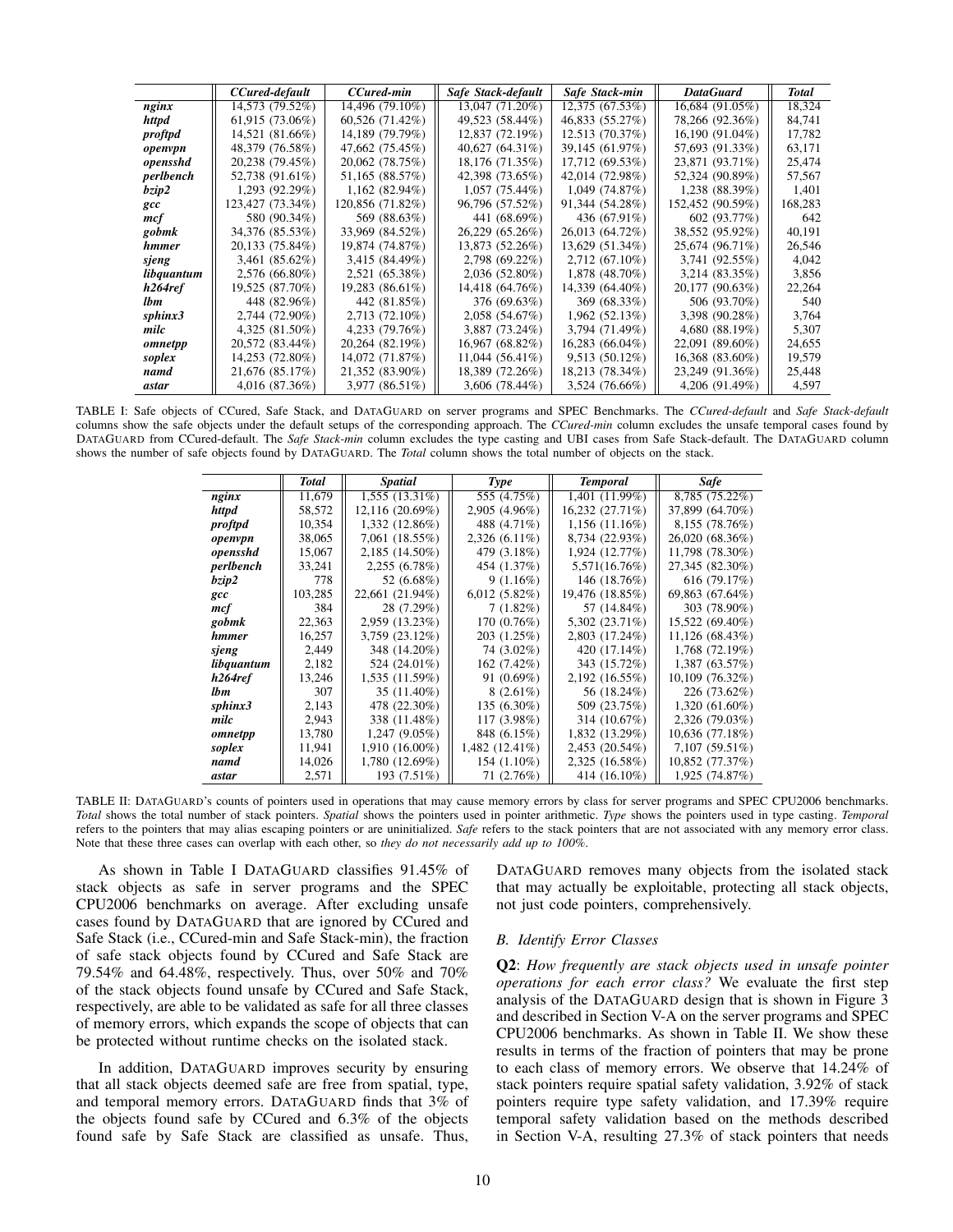<span id="page-10-1"></span>

|                    | <b>Safe Pointer</b> | Diff. from CCured |
|--------------------|---------------------|-------------------|
| <b>CCured</b>      | 10,124 (86.68%)     | $0(00.00\%)$      |
| Symbolic Exec (SE) | 10,501 (89.91%)     | 377 (24.24%)      |
| Value Range        | 11,085 (94.91%)     | 961 (61.80%)      |
| Value Range+SE     | 11,498 (98.45%)     | 1,374 (88.36%)    |

TABLE III: Comparison of the effectiveness of methods for spatial safety validation for nginx by pointer counts for *CCured* (pointers free from pointer arithmetic) and three bounds validation methods from Section [V-C:](#page-6-0) *Symbolic Execution (SE)* alone, *Value Range* analysis alone, and *Value Range+SE*, which refers to DATAGUARD's bounds validation scheme. The *Safe Pointer* column shows the total number and percentage of safe stack pointers *only accounting for spatial safety*. The *Diff. from CCured* shows the count and percentage of pointers found unsafe by CCured that DATAGUARD proves safe from spatial memory errors. Note that symbolic execution can validate more stack objects as safe by leveraging static analysis (e.g., def-use chains) than alone.

further memory safety validation. 72.70% of stack pointers are shown to be free from any class of memory errors. Stack objects that may only be aliased by safe pointers are safe, and no further safety validation is required.

# *C. Collect Safety Constraints*

Q3: *What fraction of stack objects requiring validation cannot be associated with constraints, and are thus unsafe?* As we illustrated in Section [V-B,](#page-5-1) a stack object aliased by pointers used in operations with pointer arithmetic can be safe if we can statically collect and verify spatial safety constraints. Based on the proposed spatial safety constraints, a safe declaration must specify a constant size for the stack object size, which is required in C89 coding standard and strongly recommended in C99 coding standard. DATAGUARD also requires all uses of any pointer that may alias this stack object to increment that pointer by a constant offset. On average across server programs and the SPEC CPU2006 benchmarks, we identify 25.65% of pointers that require spatial safety validation do not meet these requirements, so the associated stack objects that may be aliased by these pointers are unsafe.

# <span id="page-10-0"></span>*D. Validate Safety Constraints*

Q4: *How much does the two-stage validation improve the ability to identify safe stack objects over prior work?* We evaluate DATAGUARD's validation of safety constraints described in Section [V-C](#page-6-0) using nginx as the benchmark to examine how each stage of DATAGUARD's spatial safety validation and temporal safety validation impact the ability to prove stack object safety. More evaluation results on server programs and SPEC CPU 2006 benchmarks are also available as online doc, please see Appendix [D.](#page-16-1)

*1) Spatial Safety Validation:* Table [III](#page-10-1) compares spatial safety validation schemes on nginx. Among all pointers to stack objects, CCured classifies 86.68% of them as safe from spatial errors, since they are not used in any operations involving pointer arithmetic. Inspired by the observation that not all of these pointers actually violate spatial safety constraints, DATAGUARD performs spatial safety validation. DATAGUARD applies a combination of static analysis and symbolic execution, which finds that 1,374 (88.36%) of unsafe pointers by CCured pass spatial safety validation in DATAGUARD.

Examining the impact of symbolic execution and static analysis separately, 377 (24.24%) of pointers pass spatial safety analysis using symbolic execution alone and 961 (61.80%) pass spatial safety analysis using static analysis

<span id="page-10-2"></span>

|                      | <b>Safe Pointer</b> | Safe Address-Taken |
|----------------------|---------------------|--------------------|
| Safe Stack           | 10,278 (88.00%)     | $0(00.00\%)$       |
| Error Class (EC)     | 11,244 (96.27%)     | 966 (68.95%)       |
| Liveness $(LV) + EC$ | 11,463 (98.15%)     | 1,185 (84.58%)     |
| $SE+LV+EC$           | 11,586 (99.20%)     | 1,308 (93.36%)     |

TABLE IV: Comparison of Temporal Validation Schemes on nginx. *Safe Stack* counts pointers that may reference across stack frames or outside of the stack and pointers that may suffer from UBI. *EC* counts pointers that may cause temporal errors per Section [V-A.](#page-5-0) *LV* counts pointers validated via liveness analysis. *SE* counts pointers proven safe from temporal errors by symbolic execution. *Safe Pointer* refers to the total number and percentage of pointers to stack objects proven safe from temporal errors. *Safe Address-Taken* refers to the number and percentage of pointers to address-taken stack objects variables proven safe from temporal errors.

alone. Thus, neither symbolic execution nor static analysis alone approach the effectiveness of the combination. Further, note that the symbolic execution leverages the results of static analysis (e.g., def-use chains and location of unsafe operations), which enables the combination to find more safe pointers (413) than symbolic execution alone (377), which shows that static analysis provides constraints that limit the depth required to validate successfully, enabling the validation of more safe pointers.

*2) Temporal Safety Validation:* Table [IV](#page-10-2) compares the number of pointers found safe from temporal errors when applying DATAGUARD's temporal safety validation methods on nginx. Among all the pointers that may reference stack objects, the Safe Stack defense finds 88.00% pass temporal safety validation. However, since Safe Stack classifies all references that cross stack frames as unsafe, there likely are cases in which a pointer is passed to another stack frame (address-taken variables), but is always accessed within the aliased memory object's live-range.

DATAGUARD's temporal safety validation consists of the three parts shown in Table [IV.](#page-10-2) DATAGUARD determines whether pointers may be prone to any temporal errors as described in Section [V-A,](#page-5-0) applies the live range analysis, and finally the guided symbolic execution. First, 966 (68.95%) of the pointers to address-taken variables lack operations that may cause them to be prone to temporal errors. This means majority of these pointers are initialized and never may-alias any stack objects in other stack frames. After applying the live range analysis, DATAGUARD identifies 219 more pointers are safe from temporal errors, raising the percentage of pointers that pass temporal safety validation to 98.15%, including 84.58% of the pointers to address-taken variables. Finally, after adding symbolic execution for the cases that cannot be proven safe by live range analysis, the number of pointers safe from temporal errors rises to 99.20% of the total, resulting in 93.36% of the pointers to address-taken variables, which are declared unsafe by the Safe Stack defense, pass temporal safety validation.

# *E. Performance Evaluation*

Q5: *How does the increase in safe stack objects impact performance?* In this section, we evaluate the impact of DATAGUARD's classification on the runtime performance of nginx and SPEC CPU2006 benchmarks. DATAGUARD adapts Clang's Safe Stack protection scheme based on the original Safe Stack defense [\[45\]](#page-14-5). In this defense, functions containing only safe stack objects only reference the isolated stack, whereas functions that have some unsafe stack objects will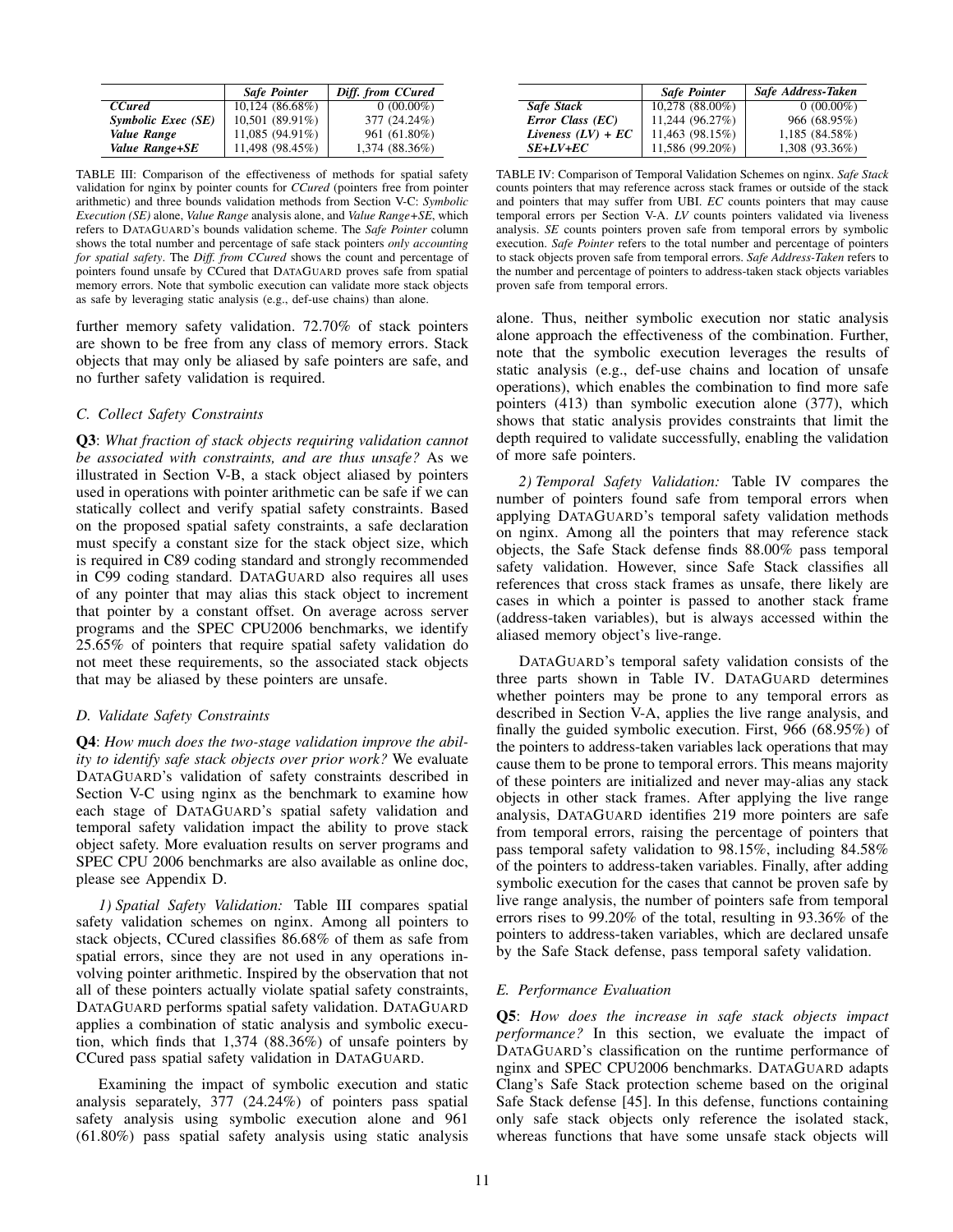<span id="page-11-1"></span>

Fig. 4: DATAGUARD SPEC2006 Benchmark Runtime Overhead

allocate a regular stack frame for those objects. If there are both safe and unsafe stack objects in a function, then it adds code to select the correct stack frame for each access.

Thus, the greater the fraction of stack frames executed that only contain safe stack objects, the better the performance. We measure the number of functions containing only safe stack objects (termed *safe functions*) using classifications from DATAGUARD, CCured, and Clang's Safe Stack for nginx and the SPEC CPU2006 benchmarks. On average across all programs, DATAGUARD finds that 76.12% of the functions are safe functions, whereas CCured and Safe Stack have only 41.52% and 31.33% safe functions, respectively. Note that the difference in the percentage of safe stack objects found among the three classification schemes shown in Table [I](#page-9-1) is about half the difference of safe functions, showing the importance of the effort of proving that objects are safe.

For all SPEC CPU2006 benchmarks we compile using Clang-10.0 and use the "train" workload. Figure [4](#page-11-1) shows the overhead of Clang's Safe Stack using safety validation results from DATAGUARD, CCured, and Clang's Safe Stack systems. The base overhead (0%) refers to the software without any security prevention mechanisms. On average, the runtime overheads are 8.6% for CCured, 11.3% for Clang's Safe Stack, and 4.3% for DATAGUARD. Thus, the increasing of the fraction of functions with only safe objects improves performance.

### <span id="page-11-4"></span>*F. Exploit Mitigation*

Q6: *Does* DATAGUARD *enhance the security of programs?* Although DATAGUARD increases the number of safe objects that can be protected, a valid question is whether this tangibly improves security. A problem is that some stack objects remain on the regular stack with other unsafe objects, so the attacks performed may still be possible. For any exploit, the *exploit object* (i.e., object exploited due to a memory error) will still be on the regular stack (i.e., since it was unsafe), but the *target object* (i.e., maliciously read or written to hijack the program execution using the exploit) may or may not still be on the regular stack depending on its classification. If the target object is not placed on the isolated stack, the attack is still possible.

<span id="page-11-3"></span>*1) CGC Binaries:* In order to measure the security impact of DATAGUARD, we apply DATAGUARD to the DARPA CGC Binaries [\[23\]](#page-14-15). DARPA CGC Binaries are custom-made

<span id="page-11-2"></span>

|          | <b>Control Data</b> | Safe-Stack-Safe | DataGuard-Safe |
|----------|---------------------|-----------------|----------------|
| nginx    | 1.023               | 632 (61.78%)    | 946 (92.47%)   |
| httpd    | 2.276               | 1,431 (62.87%)  | 2,108 (92.62%) |
| proftpd  | 1.214               | 576 (47.45%)    | 1,128 (92.92%) |
| openvpn  | 3,482               | 1,965 (56.43%)  | 3,289 (94.46%) |
| opensshd | 1,458               | 862 (59.12%)    | 1,326 (90.95%) |

TABLE V: Protection of Control Data on Server Programs

programs specifically designed to contain vulnerabilities that represent a wide variety of software flaws. They are more than simple test cases, as they approximate real software with enough complexity to stress both manual and automated vulnerability discovery. These binaries come with extensive functionality tests, triggers for introduced bugs, patches, which enable benchmarking of patching and bug mitigation strategies.

Since the CGC Binaries originally targeted DECREE—a custom Linux-derived operating system that has no signals, no shared memory, no threads, no standard libc runtime, and only seven system calls, which makes them incompatible with existing analysis tools—we leverage the approach implemented by Trailofbits [\[22\]](#page-14-40) to modify the CGC Binaries to work on Ubuntu 20.04 by replacing the build system and re-implementing CGC system calls via standard libc functionality (uClibc) and native operating system semantics. In our experiment, we picked all 87 CGC Binaries (out of 242) that have stack-related memory bugs. 74 have stack-based buffer overflows, 39 have stack integer overflows, 3 exploit uninitialized stack pointers, and 2 exploit dangling stack pointers.

We say DATAGUARD successfully mitigates the attack when the exploit object is on the regular stack and the target object is on the isolated stack, since Clang's Safe Stack defense prevents access of the isolated stack from objects on the regular stack. DATAGUARD mitigates 95 of the 118 exploits in the CGC Binaries dataset by satisfying this criterion. For the remaining 23 exploits, DATAGUARD successfully classifies all exploit objects as unsafe, but the target objects are also unsafe. The reason is that the target objects themselves serve as exploit objects for other exploits, as stepping stones. For all these stepping stone objects, we find all their target objects are protected by DATAGUARD through classifying them as safe. Thus, DATAGUARD protects all the selected 87 CGC Binaries from being exploited.

*2) Impact on Control Data:* To examine exploitability from another perspective, we consider the problem that adversaries may be able impact the control flow of a program by modifying the stack objects used in making control decisions, i.e., control data. To examine whether DATAGUARD prevents such exploits on control data broadly, we evaluate five popular server programs, as shown in Table [V.](#page-11-2) The column *Control Data* refers to stack variables used in conditional statements. The *Safe-Stack-Safe* column identifies the fraction of these stack variables placed on the isolated stack by the Safe Stack method, whereas the DATAGUARD*-safe* column identifies the fraction of stack variables placed on the isolated stack using the DATAGUARD method. In general, DATAGUARD finds 92.68% of the control data on stack is safe and can be protected from memory errors, which is over 35% more than Safe Stack approach.

# <span id="page-11-0"></span>*G. Case Study*

Q7: *Is* DATAGUARD *capable of preventing real-world exploits?* In this section, we examine a CVE exploit to illustrate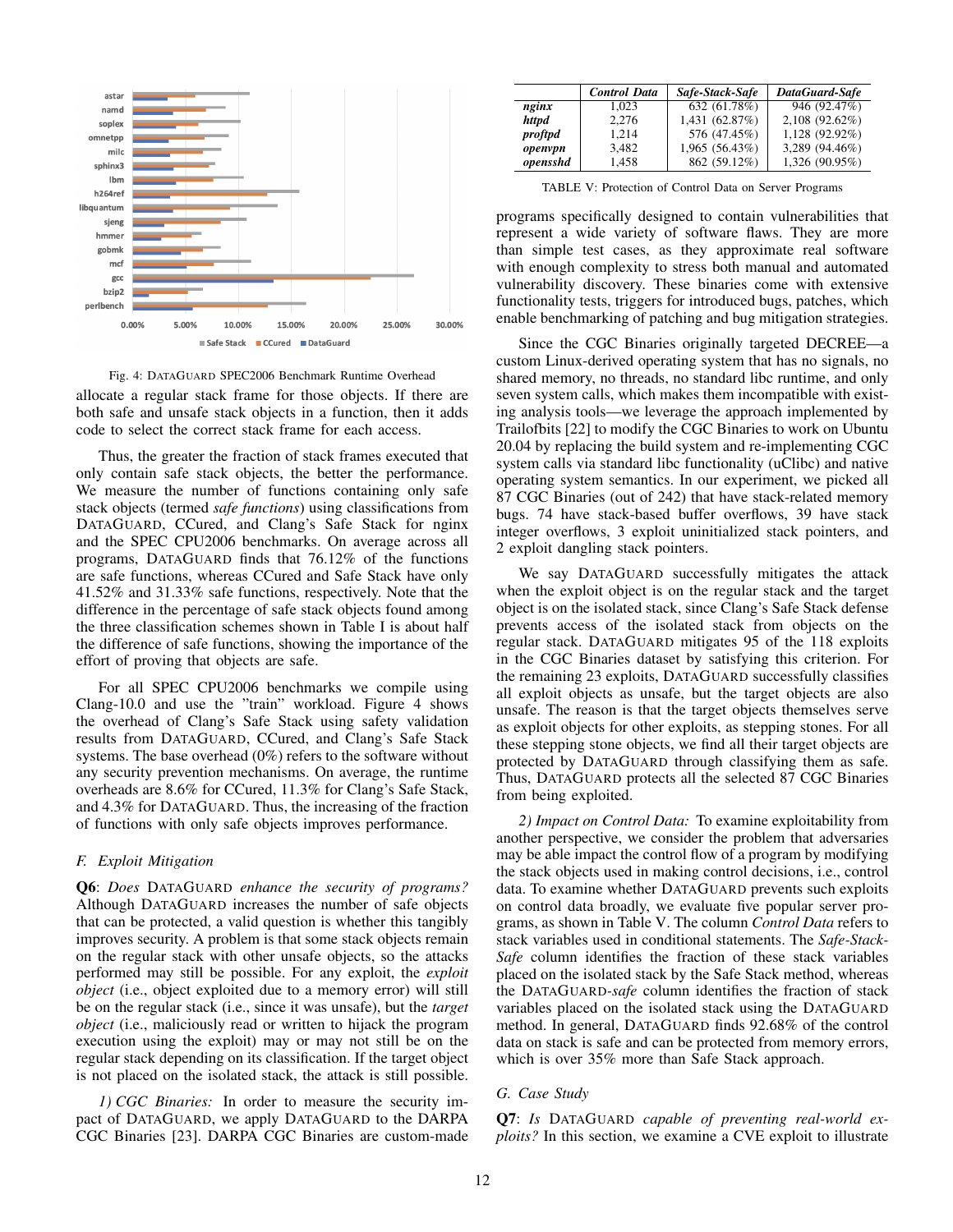how the DATAGUARD approach improves on prior defenses. For all the CVEs that we examined, please refer to the online doc in Appendix [D.](#page-16-1)

The vulnerability (CVE-2020-20739) occurs in the im\_vips2dz function (in /libvips/deprecated/im vips2dz.c) of *libvips* in versions prior to 8.8.2. This function misses bounds check that enables exfiltration of stack objects, including the remote server's filepaths. *libvips* is a widely-adopted library for image processing with 5.4k stars on Github.

```
1 int
2 im_vips2dz( IMAGE *in, const char *filename ){
3 char *p, *q;
4 char name[FILENAME_MAX];
5 char mode[FILENAME_MAX];
6 char buf[FILENAME_MAX];
7 \cdot \cdot \cdot8
9 im_strncpy( name, filename, FILENAME_MAX );
10 if( (p = strchr( name, ':' )) ){
11 \star p = ' \ 0';12 im_strncpy(mode, p + 1, FILENAME_MAX);
13 }
14
15 strcpy( buf, mode );
16 p = \& \text{buf}[0];17 ...
18 }
```
Fig. 5: Case Study of CVE-2020-20739

As shown in Figure [5,](#page-12-0) at line 5, string mode is declared but not initialized immediately. It is initialized at line 12 by copying all the content after a ":" in filename into it. However, if filename does not contain a ":", mode will never be assigned a value, which DATAGUARD detects as unsafe for temporal errors. At line 15, the content of mode is copied to buf using strcpy - which DATAGUARD detects for failing spatial safety. Thus, if mode is not initialized and does not contain any null bytes, it will cause stack information to leak. The lack of a bounds check exposes other stack objects above it on the stack, such as name, to be target objects. name is copied from filename that often contains sensitive information, such as the absolute path of an image file on the server host. If an adversary can obtain that, they could craft legitimate pathnames to extract files from the server.

DATAGUARD prevents this exploit in the following manner. First, DATAGUARD's live range analysis pinpoints that the buffer mode may be used prior to initialization, classifying this stack object as unsafe for temporal errors. Then DATAGUARD identifies the buffers mode and buf are unsafe in terms of spatial safety since they are involved in unsafe library call strcpy. On the other hand, DATAGUARD finds that the target objects (e.g., name) are safe from bounds, type, and temporal errors, despite being initially classified as requiring spatial and temporal safety validation. Thus, all the target objects, including name, are classified as safe, so the exploit object mode is isolated separately on the regular stack, while all target objects are placed on the isolated stack. Thus, the exploit of leaking contents passed to the function through filename by this vulnerability is no longer feasible using DATAGUARD.

This exploit is not prevented by other stack defenses [\[4\]](#page-13-2), [\[11\]](#page-13-3), [\[15\]](#page-13-1), [\[20\]](#page-14-4), [\[45\]](#page-14-5), [\[92\]](#page-15-3). For the Safe Stack defense [\[45\]](#page-14-5) specifically, as the calls to im\_strncpy at line 9 and 12, strchr at line 10, and strcpy at line 15 pass the target stack objects as parameters, Safe Stack will classify them as unsafe and place them on the regular stack with the exploit object, allowing the attack to succeed. We believe this exploit can be prevented by other bounds check mechanisms [\[3\]](#page-13-4), [\[28\]](#page-14-7), [\[60\]](#page-14-6), [\[61\]](#page-14-8), but they incur higher overhead than DATAGUARD.

# VIII. RELATED WORK

# *A. Stack-Specific Defenses*

Stack defenses, such as the Stack Canary [\[20\]](#page-14-4), Shadow Stack [\[15\]](#page-13-1), and Safe Stack [\[45\]](#page-14-5) defenses, aim to ensure that stack objects have expected values prior to their use, particularly code pointers, such as return addresses. Such defenses were developed to protect code pointers, but not stack data. Thus, they are prone to memory overreads. In addition, they do not check for illicit modification until the protected value is used (i.e., the function returns), which leaves a window of vulnerability. Stack Canary defenses [\[20\]](#page-14-4) are the most efficient, but are prone to exploits [\[42\]](#page-14-41), [\[68\]](#page-15-28). Shadow Stacks were once seen as expensive [\[21\]](#page-14-42), but recent work has shown that Shadow Stack implementations can perform overheads approaching Stack Canary defenses [\[4\]](#page-13-2), [\[11\]](#page-13-3), [\[92\]](#page-15-3). Safe Stack protects stack objects deemed safe by isolating them on an "isolated" stack, although they do not account for type errors and use-beforeinitialization, and their performance is sensitive to the fraction of functions with only safe stack objects.

# *B. Data-Oriented Defenses*

Alternatively, defenses have been explored to restrict memory accesses to mitigate data-oriented attacks, such as defenses that enforce bounds [\[3\]](#page-13-4), [\[12\]](#page-13-16), [\[28\]](#page-14-7), [\[60\]](#page-14-6), [\[73\]](#page-15-7), [\[89\]](#page-15-11), prevent type errors [\[35\]](#page-14-9), [\[41\]](#page-14-10), [\[47\]](#page-14-11) and prevent temporal errors [\[25\]](#page-14-16), [\[44\]](#page-14-12), [\[46\]](#page-14-13), [\[88\]](#page-15-8). These defenses prevent the exploitation of memory errors by enforcing their respective properties using runtime checks. These defenses target only one of these attack vectors, leaving other errors to be dealt with separately. Nonetheless, performance is often a concern, leading to the need for methods to remove runtime checks (see below). Runtime checks for bounds are expensive if applied comprehensively, even only for stack objects [\[28\]](#page-14-7). Type checking can be done efficiently for C++ [\[41\]](#page-14-10), but C has more ad hoc type casting. In addition, stack objects are often of simple types, so there are few type casts and that are not upcasts or downcasts. Simple approaches to prevent temporal errors, such as to "zero" pointers at allocation and after deallocation [\[44\]](#page-14-12), [\[46\]](#page-14-13), [\[88\]](#page-15-8) still can incur significant overhead (over 40% [\[44\]](#page-14-12)).

More comprehensive defenses aim to enforce memory safety comprehensively [\[73\]](#page-15-7), enforce strong type safety for types and bounds [\[16\]](#page-13-5), [\[61\]](#page-14-8), [\[62\]](#page-14-20), enforce weak type safety comprehensively [\[24\]](#page-14-17), [\[26\]](#page-14-18), [\[27\]](#page-14-19), and ensure that write operations comply with program data flows [\[2\]](#page-13-17), [\[13\]](#page-13-18). Comprehensive runtime enforcement of memory safety for C programs is quite expensive  $(>=2X)$ . The right trade-off of performance for the protection offered has not been achieved for such systems.

# *C. Removing Runtime Checks*

The high cost of runtime checks for bounds, type, and temporal errors have inspired researchers to explore methods to reduce overhead by removing checks that can be proven unnecessary. CCured [\[16\]](#page-13-5), [\[61\]](#page-14-8), [\[62\]](#page-14-20) identifies pointers that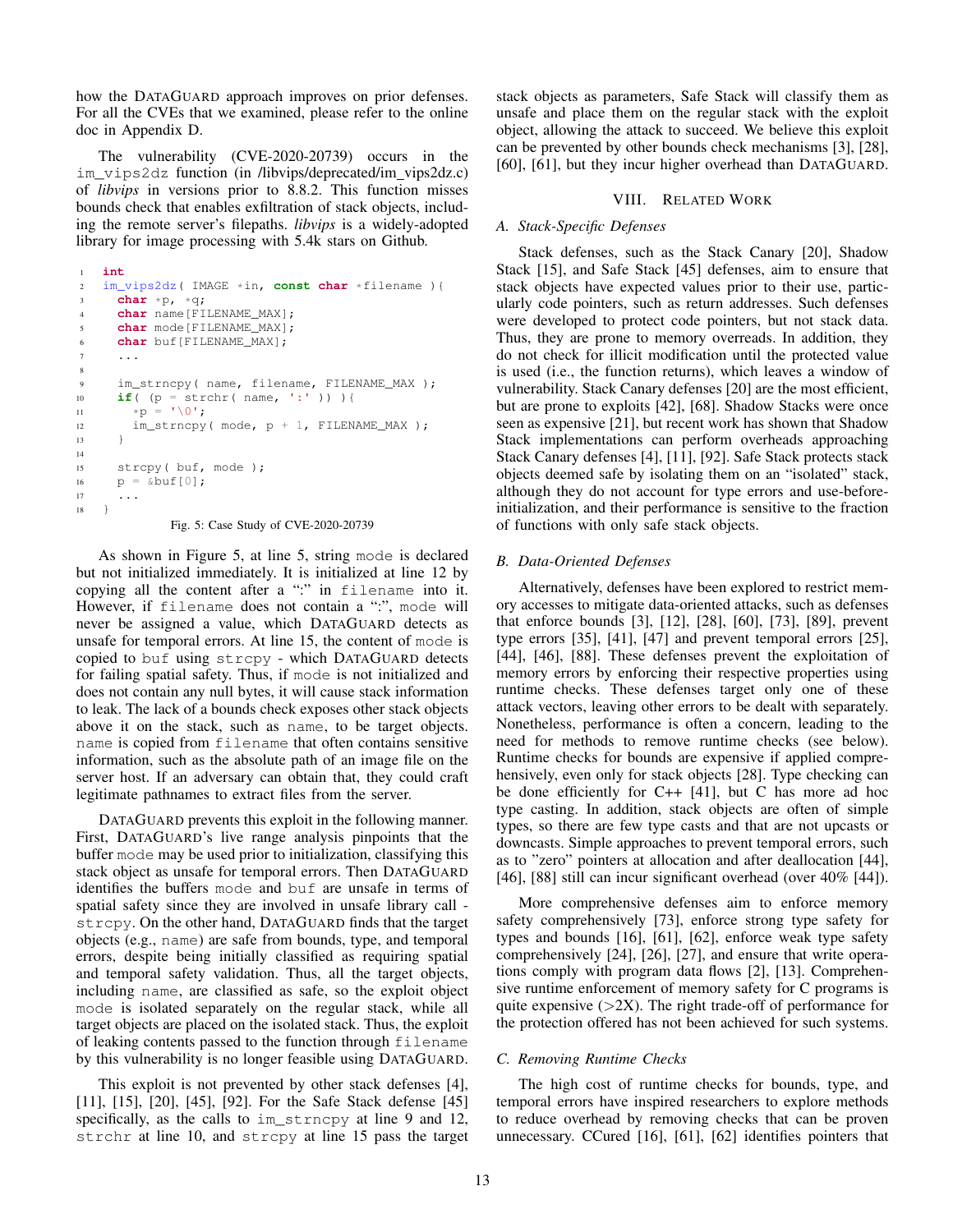are not used in unsafe operations. However, even though most objects are used only in trivially safe operations, this work shows that use in unsafe operations does not imply the pointer and the objects it references cannot be shown to be used safely. For bounds checks, researchers propose removing runtime checks for buffers whose bounds may never be exceeded [\[3\]](#page-13-4), [\[89\]](#page-15-11), for example using the compiler's variable range analysis. For temporal checks, researchers propose using escape analysis [\[26\]](#page-14-18), [\[27\]](#page-14-19) to reduce the scope of pointer tracking and remove some safe cases. In this work, we find that extending these analyses improves the number of stack objects that can be validated to be safe. The Safe Stack defense [\[45\]](#page-14-5) also removes runtime checks by protecting objects on an isolated stack that are proven not to require runtime checks. However, the current validation technique does not check for type errors and usebefore-initialization errors, and it is more conservative than necessary (e.g., all address-taken variables are unsafe).

## IX. CONCLUSIONS

In this paper, we presented DATAGUARD system that leverages static analysis and symbolic execution to validate stack objects that are free from spatial, type, and temporal memory errors. DATAGUARD performs analysis in three steps. First, DATAGUARD statically identifies the error classes requiring validation for each stack object by determining whether these objects may be referenced by pointers that use unsafe pointer operations. Second, DATAGUARD generates memory safety constraints automatically for validating spatial, type, and temporal safety. Third, DATAGUARD applies a combination of static analysis and symbolic execution analysis accurately to enable a greater number of safe stack objects to be identified than prior techniques and conservatively to avoid misclassifying any unsafe stack object as safe. DATAGUARD improves security to ensure that all safe stack objects isolated are safe from all three classes of memory errors (removing 6.3% of objects found safe by Safe Stack) and many additional stack objects can be proven safe (65% of objects found unsafe by Safe Stack), protecting all these safe stack objects without memory checks. In addition, increasing the scope of stack objects that can be protected by isolation reduces the overhead of using Clang's Safe Stack defense from 11.3% to 4.3% for the SPEC CPU2006 benchmarks. DATAGUARD is available a[t](https://github.com/Lightninghkm/DataGuard) [https://github.com/Lightninghkm/DataGuard.](https://github.com/Lightninghkm/DataGuard)

# ACKNOWLEDGMENT

We would like to thank our shepherd, Tiffany Bao, for the invaluable guidance on revision of this paper, and anonymous reviewers for their insightful feedback. This research was sponsored by the U.S. Army Combat Capabilities Development Command Army Research Laboratory and was accomplished under Cooperative Agreement Number W911NF-13-2- 0045 (ARL Cyber Security CRA), National Science Foundation grants CNS-1801534, CNS-1801601 and CNS-1652954, the European Research Council (ERC) under the European Union's Horizon 2020 research and innovation program (grant agreement No. 850868), and DARPA grant HR0011-19-C-0106. Any opinions, findings, and conclusions or recommendations expressed in this paper are those of the authors and do not necessarily reflect the views of the NSF. The views and conclusions contained in this document are those of the authors and should not be interpreted as representing the official policies, either expressed or implied, of the Combat Capabilities Development Command Army Research Laboratory of the U.S. government. The U.S. government is authorized to reproduce and distribute reprints for government purposes notwithstanding any copyright notation here on.

#### **REFERENCES**

- <span id="page-13-7"></span>[1] M. Abadi, M. Budiu, U. Erlingsson, and J. Ligatti, "Control-Flow Integrity," in *Proceedings of the 12th Conf. Computer and Communications Security (CCS)*, 2005.
- <span id="page-13-17"></span>[2] P. Akritidis, C. Cadar, C. Raiciu, M. Costa, and M. Castro, "Preventing Memory Error Exploits with WIT," in *IEEE Symposium on Security and Privacy (S&P)*, 2008.
- <span id="page-13-4"></span>[3] P. Akritidis, M. Costa, M. Castro, and S. Hand, "Baggy Bounds Checking: An Efficient and Backwards-Compatible Defense against outof-Bounds Errors," in *Proceedings of the 18th Conference on USENIX Security Symposium (USENIX Security)*, 2009.
- <span id="page-13-2"></span>[4] N. S. Almakhdhub, A. A. Clements, S. Bagchi, and M. Payer, "µRAI: Securing Embedded Systems with Return Address Integrity," in *Proceedings of The Network and Distributed System Security Symposium (NDSS)*, 2020.
- <span id="page-13-10"></span>[5] B. Alpern and F. B. Schneider, "Recognizing Safety and Liveness," *Distributed Computing*, vol. 2, no. 3, pp. 117–126, 1987.
- <span id="page-13-0"></span>[6] J. P. Anderson, "Computer Security Technology Planning Study, Volume II," Deputy for Command and Management Systems, HQ Electronics Systems Division (AFSC), Tech. Rep. ESD-TR-73-51, October 1972.
- <span id="page-13-13"></span>[7] R. Baldoni, E. Coppa, D. C. D'Elia, C. Demetrescu, and I. Finocchi, "A Survey of Symbolic Execution Techniques," *ACM Comput. Surv.*, vol. 51, no. 3, 2018.
- <span id="page-13-8"></span>[8] J. Birch, R. Engelen, and K. Gallivan, "Value Range Analysis of Conditionally Updated Variables and Pointers," in *Proceedings of Compilers for Parallel Computing*, 2004.
- <span id="page-13-11"></span>[9] M. Braun and S. Hack, "Register Spilling and Live-Range Splitting for SSA-Form Programs," in *The 18th International Conference on Compiler Construction, (CC)*, 2009.
- <span id="page-13-12"></span>[10] Z. Budimlic, K. D. Cooper, T. J. Harvey, K. Kennedy, T. S. Oberg, and S. Reeves, "Fast Copy Coalescing and Live-range Identification," in *Proceedings of the ACM SIGPLAN 2002 conference on Programming language design and implementation. (PLDI)*, 2002.
- <span id="page-13-3"></span>[11] N. Burow, X. Zhang, and M. Payer, "SoK: Shining Light on Shadow Stacks," *2019 IEEE Symposium on Security and Privacy (S&P)*, pp. 985–999, 2019.
- <span id="page-13-16"></span>[12] S. A. Carr and M. Payer, "DataShield: Configurable Data Confidentiality and Integrity," in *AsiaCCS: ACM Symp. on InformAtion, Computer and Communications Security*, 2017.
- <span id="page-13-18"></span>[13] M. Castro, M. Costa, and T. Harris, "Securing Software by Enforcing Data-flow Integrity," in *Proceedings of the 7th Symposium on Operating Systems Design and Implementation (OSDI)*, 2006.
- <span id="page-13-9"></span>[14] V. Chipounov, V. Kuznetsov, and G. Candea, "S2E: A Platform for In-vivo Multi-path Analysis of Software Systems," in *Proceedings of the Sixteenth International Conference on Architectural Support for Programming Languages and Operating Systems (ASPLOS)*, 2011.
- <span id="page-13-1"></span>[15] T.-c. Chiueh and F.-H. Hsu, "RAD: A Compile-time Solution to Buffer Overflow Attacks," in *Proceedings 21st International Conference on Distributed Computing Systems (ICDCS)*, 2001.
- <span id="page-13-5"></span>[16] J. Condit, M. Harren, S. McPeak, G. C. Necula, and W. Weimer, "CCured in the Real World," in *Proceedings of the ACM SIGPLAN 2003 conference on Programming language design and implementation (PLDI)*, 2003.
- <span id="page-13-14"></span>[17] "Symbol execution angr learning-control flow graph," [https://www.pr](https://www.programmersought.com/article/7999770219/) [ogrammersought.com/article/7999770219/.](https://www.programmersought.com/article/7999770219/)
- <span id="page-13-15"></span>[18] "CFG - angr documentation," [https://docs.angr.io/built-in-analyses/cfg.](https://docs.angr.io/built-in-analyses/cfg)
- <span id="page-13-6"></span>[19] M. Conti, S. Crane, L. Davi, M. Franz, P. Larsen, M. Negro, C. Liebchen, M. Qunaibit, and A.-R. Sadeghi, "Losing control: On the effectiveness of control-flow integrity under stack attacks," in *Proceedings of the 22nd ACM SIGSAC Conference on Computer and Communications Security (CCS)*, 2015.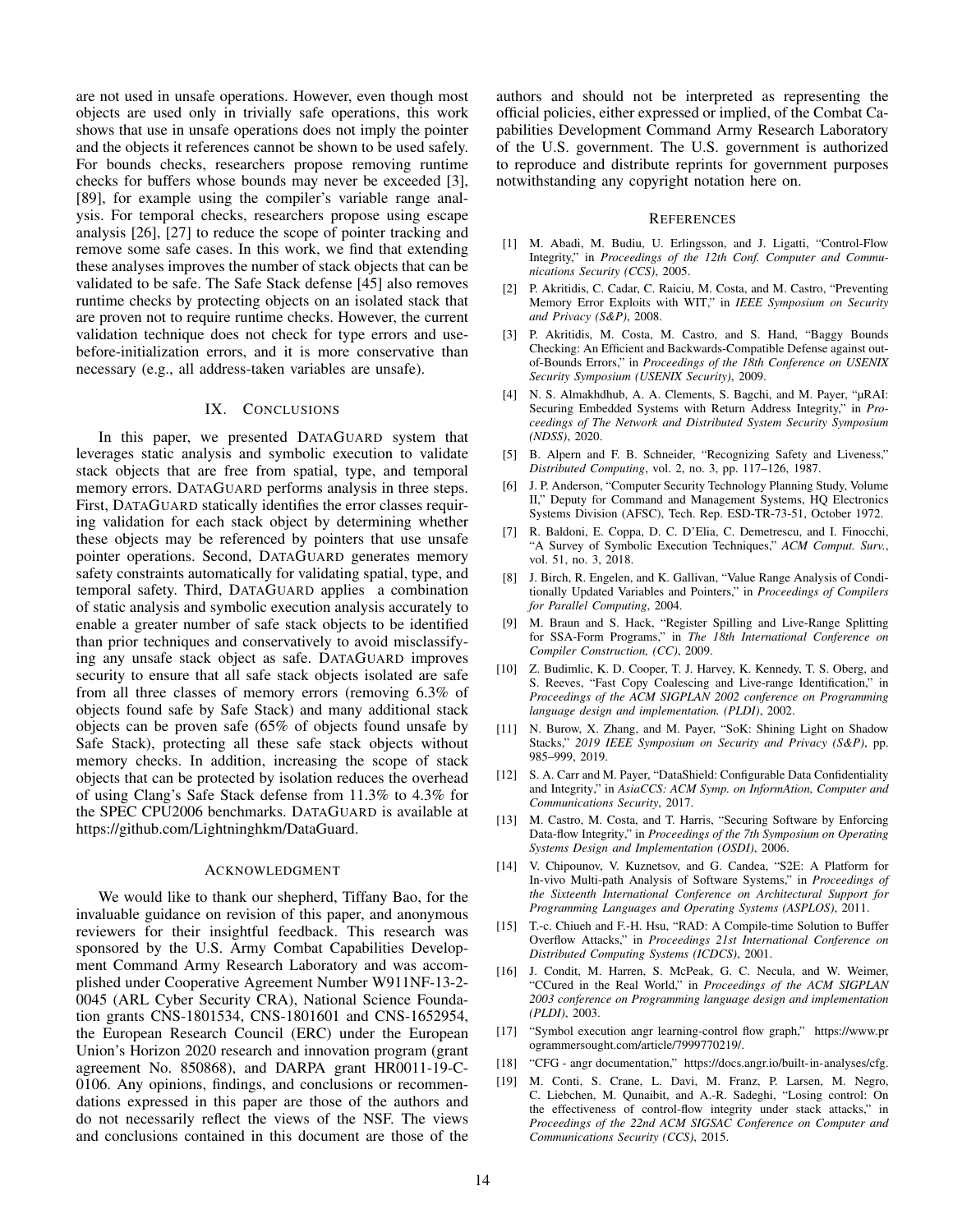- <span id="page-14-4"></span>[20] C. Cowan, C. Pu, D. Maier, H. Hinton, J. Walpole, P. Bakke, S. Beattie, A. Grier, P. Wagle, and Q. Zhang, "StackGuard: Automatic Adaptive Detection and Prevention of Buffer-overflow Attacks," in *Proceedings of the 7th USENIX Security Symposium (USENIX Security)*, 1998.
- <span id="page-14-42"></span>[21] T. H. Dang, P. Maniatis, and D. Wagner, "The Performance Cost of Shadow Stacks and Stack Canaries," in *Proceedings of the 10th ACM Symposium on Information, Computer and Communications Security (AsiaCCS)*, 2015.
- <span id="page-14-40"></span>[22] "DARPA Challenge Binaries on Linux, OS X, and Windows," [https:](https://github.com/trailofbits/cb-multios) [//github.com/trailofbits/cb-multios,](https://github.com/trailofbits/cb-multios) 2017.
- <span id="page-14-15"></span>[23] "DARPA Cyber Grand Challenge," [https://github.com/CyberGrandCha](https://github.com/CyberGrandChallenge/) [llenge/,](https://github.com/CyberGrandChallenge/) 2016.
- <span id="page-14-17"></span>[24] D. Dhurjati and V. Adve, "Backwards-compatible array bounds checking for c with very low overhead," in *Proceedings of the 28th International Conference on Software Engineering (ICSE)*, 2006.
- <span id="page-14-16"></span>[25] ——, "Efficiently detecting all dangling pointer uses in production servers," in *Proceedings of the International Conference on Dependable Systems and Networks (DSN)*, 2006.
- <span id="page-14-18"></span>[26] D. Dhurjati, S. Kowshik, and V. Adve, "SAFECode: Enforcing Alias Analysis for Weakly Typed Languages," in *Proceedings of the 27th ACM SIGPLAN Conference on Programming Language Design and Implementation (PLDI)*, 2006.
- <span id="page-14-19"></span>[27] D. Dhurjati, S. Kowshik, V. S. Adve, and C. Lattner, "Memory safety without garbage collection for embedded applications," *ACM Trans. Embed. Comput. Syst.*, vol. 4, pp. 73–111, 2005.
- <span id="page-14-7"></span>[28] G. Duck, R. Yap, and L. Cavallaro, "Stack bounds protection with low fat pointers," in *Proceedings of the 2017 Network and Distributed System Security Symposium (NDSS)*, 2017.
- <span id="page-14-21"></span>[29] I. Evans, S. Fingeret, J. Gonzalez, U. Otgonbaatar, T. Tang, H. Shrobe, S. Sidiroglou-Douskos, M. Rinard, and H. Okhravi, "Missing the point(er): On the effectiveness of code pointer integrity," in *IEEE Symposium on Security and Privacy(S&P)*, 2015.
- <span id="page-14-0"></span>[30] "F-secure virus descriptions: Code red," [http://www.f-secure.com/v-d](http://www.f-secure.com/v-descs/bady.shtml) [escs/bady.shtml.](http://www.f-secure.com/v-descs/bady.shtml)
- <span id="page-14-27"></span>[31] T. Frassetto, P. Jauernig, C. Liebchen, and A.-R. Sadeghi, "IMIX: In-Process memory isolation EXtension," in *27th USENIX Security Symposium (USENIX Security 18)*, 2018.
- <span id="page-14-30"></span>[32] X. Ge, M. Payer, and T. Jaeger, "An Evil Copy: How the Loader Betrays You," in *Proceedings of the Network and Distributed System Security Symposium (NDSS)*, 2017.
- <span id="page-14-22"></span>[33] E. Göktas, R. Gawlik, B. Kollenda, E. Athanasopoulos, G. Portokalidis, C. Giuffrida, and H. Bos, "Undermining information hiding (and what to do about it)," in *USENIX Security Symposium*, 2016.
- <span id="page-14-23"></span>[34] E. Göktaş, A. Economopoulos, R. Gawlik, E. Athanasopoulos, G. Portokalidis, and H. Bos, "Bypassing clang's safestack for fun and profit," [https://www.blackhat.com/eu-16/briefings.html#bypassing-cla](https://www.blackhat.com/eu-16/briefings.html#bypassing-clangs-safestack-for-funand-profit) [ngs-safestack-for-funand-profit,](https://www.blackhat.com/eu-16/briefings.html#bypassing-clangs-safestack-for-funand-profit) 2016.
- <span id="page-14-9"></span>[35] I. Haller, Y. Jeon, H. Peng, M. Payer, C. Giuffrida, H. Bos, and E. van der Kouwe, "TypeSan: Practical Type Confusion Detection," in *Proceedings of the 23rd ACM Conference on Computer and Communications Security (CCS)*, 2016.
- <span id="page-14-14"></span>[36] J. L. Henning, "SPEC CPU2006 Benchmark Descriptions," *ACM SIGARCH Computer Architecture News*, vol. 34, no. 4, pp. 1–17, 2006.
- <span id="page-14-28"></span>[37] W. Herlands, T. Hobson, and P. J. Donovan, "Effective entropy: Security-Centric metric for memory randomization techniques," in *7th Workshop on Cyber Security Experimentation and Test (CSET 14)*, 2014.
- <span id="page-14-2"></span>[38] H. Hu, S. Shinde, S. Adrian, Z. L. Chua, P. Saxena, and Z. Liang, "Data-Oriented Programming: On the Expressiveness of Non-control Data Attacks," in *Proceedings of the 37th IEEE Symposium on Security and Privacy (S&P)*, 2016.
- <span id="page-14-34"></span>[39] Z. Huang, D. Lie, G. Tan, and T. Jaeger, "Using Safety Properties to Generate Vulnerability Patches," in *Proceedings of the 40th IEEE Symposium on Security and Privacy (S&P)*, 2019.
- <span id="page-14-3"></span>[40] K. K. Ispoglou, B. AlBassam, T. Jaeger, and M. Payer, "Block Oriented Programming: Automating Data-Only Attacks," in *Proceedings of the 2018 ACM SIGSAC Conference on Computer and Communications Security (CCS)*, 2018.
- <span id="page-14-10"></span>[41] Y. Jeon, P. Biswas, S. A. Carr, B. Lee, and M. Payer, "HexType: Efficient Detection of Type Confusion Errors for C++," in *Proceedings of the 2017 ACM SIGSAC Conference on Computer and Communications Security (CCS)*, 2017.
- <span id="page-14-41"></span>[42] K.Bulba and Ki13r, "Bypassing Stackguard and Stackshield," *Phrack*, vol. 11, no. 56, 2000.
- <span id="page-14-29"></span>[43] K. Koning, X. Chen, H. Bos, C. Giuffrida, and E. Athanasopoulos, "No need to hide: Protecting safe regions on commodity hardware," in *Proceedings of the Twelfth European Conference on Computer Systems (EuroSys)*, 2017.
- <span id="page-14-12"></span>[44] E. V. D. Kouwe, V. Nigade, and C. Giuffrida, "DangSan: Scalable Useafter-free Detection," *Proceedings of the 12th European Conference on Computer Systems*, 2017.
- <span id="page-14-5"></span>[45] V. Kuzentsov, M. Payer, L. Szekeres, G. Candea, D. Song, and R. Sekar, "Code Pointer Integrity," in *Proceedings of the 11th Usenix Symposium on Operating Systems Design and Implementation (OSDI)*, 2014.
- <span id="page-14-13"></span>[46] B. Lee, C. Song, Y. Jang, T. Wang, T. Kim, L. Lu, and W. Lee, "Preventing Use-after-free with Dangling Pointers Nullification," in *Proceedings of the 2015 Network and Distributed System Security Symposium (NDSS)*, 2015.
- <span id="page-14-11"></span>[47] B. Lee, C. Song, T. Kim, and W. Lee, "Type Casting Verification: Stopping an Emerging Attack Vector," in *Proceedings of th 24th USENIX Security Symposium*, 2015.
- <span id="page-14-38"></span>[48] S. Liu, G. Tan, and T. Jaeger, "PtrSplit: Supporting general pointers in automatic program partitioning," in *Proceedings of the 24th ACM Conference on Computer and Communications Security (CCS)*, 2017.
- <span id="page-14-37"></span>[49] "Live Range Analysis," [https://www.cs.clemson.edu/course/cpsc827/](https://www.cs.clemson.edu/course/cpsc827/material/Optimization/Live%20Range%20Analysis.pdf) [material/Optimization/Live%20Range%20Analysis.pdf,](https://www.cs.clemson.edu/course/cpsc827/material/Optimization/Live%20Range%20Analysis.pdf) 2012.
- <span id="page-14-35"></span>[50] "Live Variable Analysis," Wikipedia at [https://en.wikipedia.org/wiki/Li](https://en.wikipedia.org/wiki/Live_variable_analysis) ve\_variable\_[analysis,](https://en.wikipedia.org/wiki/Live_variable_analysis) 2020.
- <span id="page-14-36"></span>[51] "Live Variable Analysis," [https://www.cs.cornell.edu/courses/cs4120/](https://www.cs.cornell.edu/courses/cs4120/2011fa/lectures/lec21-fa11.pdf) [2011fa/lectures/lec21-fa11.pdf,](https://www.cs.cornell.edu/courses/cs4120/2011fa/lectures/lec21-fa11.pdf) 2020.
- <span id="page-14-31"></span>[52] "LLVM Documentation - MemorySSA," LLVM document at [https:](https://llvm.org/docs/MemorySSA.html) [//llvm.org/docs/MemorySSA.html,](https://llvm.org/docs/MemorySSA.html) 2020.
- <span id="page-14-33"></span>[53] "Canonicaliza natural loops," LLVM documentation at [https://llvm.org](https://llvm.org/docs/Passes.html#loop-simplify-canonicalize-natural-loops) [/docs/Passes.html#loop-simplify-canonicalize-natural-loops,](https://llvm.org/docs/Passes.html#loop-simplify-canonicalize-natural-loops) 2020.
- <span id="page-14-32"></span>[54] "Loop Simplify Form," LLVM documentation at [https://llvm.org/docs/](https://llvm.org/docs/LoopTerminology.html#loop-simplify-form) [LoopTerminology.html#loop-simplify-form,](https://llvm.org/docs/LoopTerminology.html#loop-simplify-form) 2020.
- <span id="page-14-26"></span>[55] K. Lu, C. Song, B. Lee, S. P. Chung, T. Kim, and W. Lee, "Aslrguard: Stopping address space leakage for code reuse attacks," in *Proceedings of the 22nd ACM SIGSAC Conference on Computer and Communications Security(CCS)*, 2015.
- <span id="page-14-43"></span>[56] "Mapping High Level Constructs to LLVM IR - Union," [https://mapping-high-level-constructs-to-llvm-ir.readthedocs.io/en/](https://mapping-high-level-constructs-to-llvm-ir.readthedocs.io/en/latest/basic-constructs/unions.html) [latest/basic-constructs/unions.html.](https://mapping-high-level-constructs-to-llvm-ir.readthedocs.io/en/latest/basic-constructs/unions.html)
- <span id="page-14-39"></span>[57] D. Midi, M. Payer, and E. Bertino, "Memory safety for embedded devices with nescheck," in *Proceedings of the 2017 ACM on Asia Conference on Computer and Communications Security (AsiaCCS)*, 2017.
- <span id="page-14-1"></span>[58] D. Moore, V. Paxson, S. Savage, C. Shannon, S. Staniford, and N. Weaver, "Inside the Slammer worm," *IEEE Security & Privacy*, vol. 1, no. 4, pp. 33–39, 2003.
- <span id="page-14-25"></span>[59] "Intel 64 and IA-32 Architectures Software Developer's Manual," [https://software.intel.com/content/www/us/en/develop/download/inte](https://software.intel.com/content/www/us/en/develop/download/intel-64-and-ia-32-architectures-sdm-combined-volumes-1-2a-2b-2c-2d-3a-3b-3c-3d-and-4.html) [l-64-and-ia-32-architectures-sdm-combined-volumes-1-2a-2b-2c-2d](https://software.intel.com/content/www/us/en/develop/download/intel-64-and-ia-32-architectures-sdm-combined-volumes-1-2a-2b-2c-2d-3a-3b-3c-3d-and-4.html) [-3a-3b-3c-3d-and-4.html,](https://software.intel.com/content/www/us/en/develop/download/intel-64-and-ia-32-architectures-sdm-combined-volumes-1-2a-2b-2c-2d-3a-3b-3c-3d-and-4.html) 2021.
- <span id="page-14-6"></span>[60] S. Nagarakatte, J. Zhao, M. M. Martin, and S. Zdancewic, "SoftBound: Highly Compatible and Complete Spatial Memory Safety for C," in *Proceedings of the 30th ACM SIGPLAN Conference on Programming Language Design and Implementation (PLDI)*, 2009.
- <span id="page-14-8"></span>[61] G. C. Necula, J. Condit, M. Harren, S. McPeak, and W. Weimer, "CCured: Type-safe Retrofitting of Legacy Software," *ACM Trans. Program. Lang. Syst.*, 2005.
- <span id="page-14-20"></span>[62] G. C. Necula, S. McPeak, and W. Weimer, "CCured: Type-safe retrofitting of legacy code," in *Proceedings of the ACM Conference on the Principles of Programming Languages*, January 2002.
- <span id="page-14-24"></span>[63] A. Oikonomopoulos, E. Athanasopoulos, H. Bos, and C. Giuffrida, "Poking holes in information hiding," in *USENIX Security Symposium*, 2016.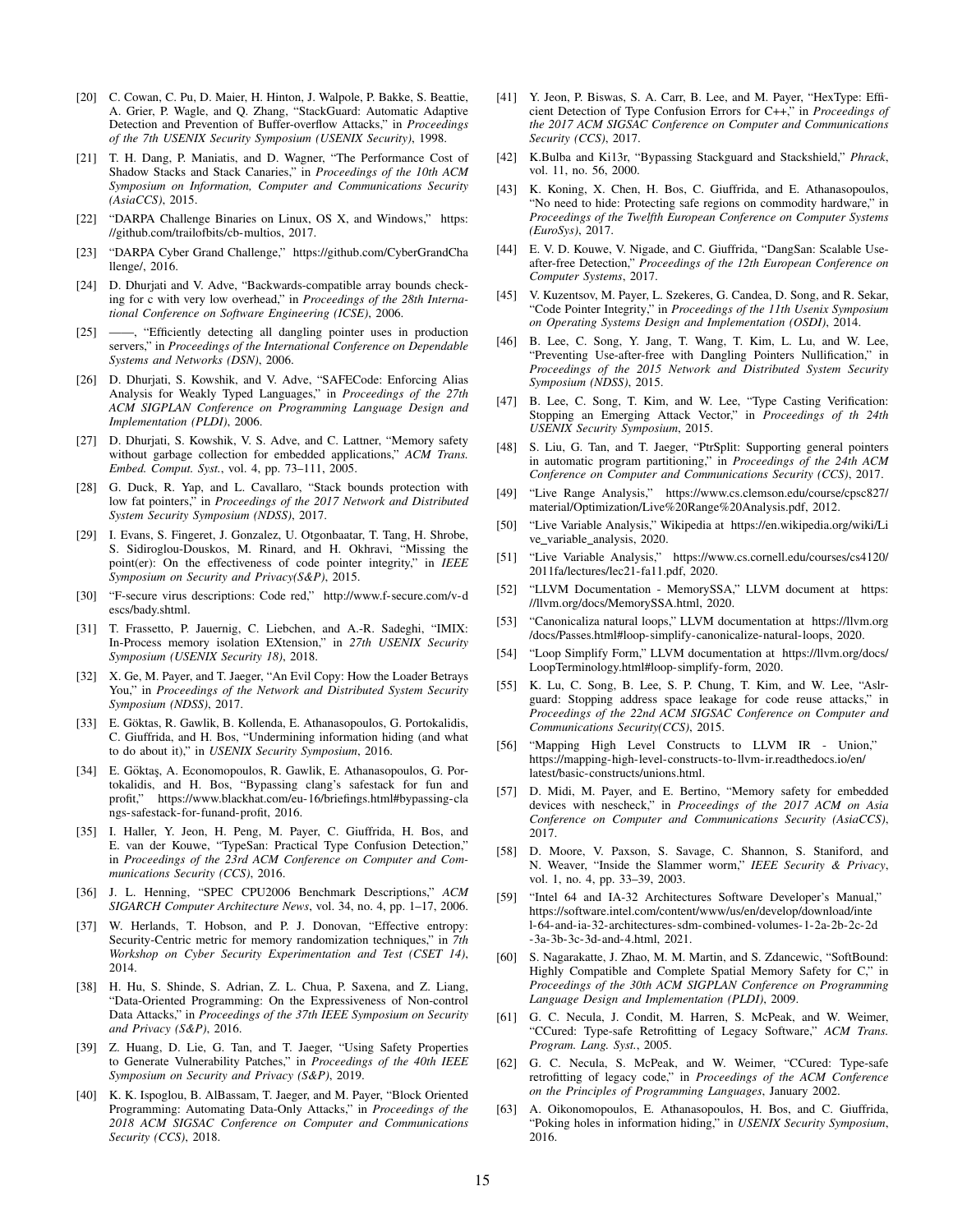- <span id="page-15-0"></span>[64] A. One, "Smashing the Stack for Fun and Profit," *Phrack*, vol. 7, no. 49, 1997, available at [http://www.phrack.org/issues.html?id=14&issue=49.](http://www.phrack.org/issues.html?id=14&issue=49)
- <span id="page-15-9"></span>[65] T. Palit, J. Firose Moon, F. Monrose, and M. Polychronakis, "Dynpta: Combining static and dynamic analysis for practical selective data protection," in *2021 IEEE Symposium on Security and Privacy (SP)*, 2021.
- <span id="page-15-16"></span>[66] "PKS: Add Protection Keys Supervisor (PKS) support," [https://lwn.ne](https://lwn.net/Articles/826091/) [t/Articles/826091/,](https://lwn.net/Articles/826091/) 2020.
- <span id="page-15-10"></span>[67] S. Proskurin, M. Momeu, S. Ghavamnia, V. P. Kemerlis, and M. Polychronakis, "xmp: Selective memory protection for kernel and user space," in *2020 IEEE Symposium on Security and Privacy (SP)*, 2020.
- <span id="page-15-28"></span>[68] G. Richarte, "Four Different Tricks to Bypass StackShield and Stack-Guard Protection," in *Proceedings of the 11th international conference on World Wide Web (WWW)*, 2002.
- <span id="page-15-4"></span>[69] R. Roemer, E. Buchanan, H. Shacham, and S. Savage, "Return-Oriented Programming: Systems, Languages, and Applications," in *Proceedings of ACM Transactions on Information and System Security (TISSEC)*, 2012.
- <span id="page-15-22"></span>[70] "Exponential Analysis Speedup with State Merging," [http://s2e.syste](http://s2e.systems/docs/StateMerging.html) [ms/docs/StateMerging.html,](http://s2e.systems/docs/StateMerging.html) 2018.
- <span id="page-15-1"></span>[71] D. Seeley, "A Tour of the Worm," [https://www.cs.unc.edu/](https://www.cs.unc.edu/~jeffay/courses/nidsS05/attacks/seely-RTMworm-89.html.)∼jeffay/co [urses/nidsS05/attacks/seely-RTMworm-89.html.](https://www.cs.unc.edu/~jeffay/courses/nidsS05/attacks/seely-RTMworm-89.html.)
- <span id="page-15-20"></span>[72] A. Simon, *Value-Range Analysis of C Programs: Towards Proving the Absence of Buffer Overflow Vulnerabilities*, 1st ed. Springer Publishing Company, Incorporated, 2008.
- <span id="page-15-7"></span>[73] M. S. Simpson and R. K. Barua, "MemSafe: Ensuring the Spatial and Temporal Memory Safety of C at Runtime," in *Proceedings of the 2010 10th IEEE Working Conference on Source Code Analysis and Manipulation (SCAM)*, 2010.
- <span id="page-15-14"></span>[74] Y. Smaragdakis and G. Kastrinis, "Defensive Points-To Analysis: Effective Soundness via Laziness," in *32nd European Conference on Object-Oriented Programming (ECOOP)*, 2018.
- <span id="page-15-2"></span>[75] K. Z. Snow, F. Monrose, L. Davi, A. Dmitrienko, C. Liebchen, and A.-R. Sadeghi, "Just-in-time Code Reuse: On the Effectiveness of Finegrained Address Space Layout Randomization," in *Proceedings of the 34th IEEE Symposium on Security and Privacy (S&P)*, 2013.
- <span id="page-15-23"></span>[76] Y. Sui and J. Xue, "On-demand strong update analysis via value-flow refinement," in *Proceedings of the 2016 24th ACM SIGSOFT International Symposium on Foundations of Software Engineering (FSE)*, 2016.
- <span id="page-15-25"></span>[77] ——, "SVF: interprocedural static value-flow analysis in LLVM," in *Proceedings of the 25th International Conference on Compiler Construction*, 2016.
- [78] ——, "Value-flow-based demand-driven pointer analysis for c and c++," *IEEE Transactions on Software Engineering*, vol. 46, no. 8, pp. 812– 835, 2018.
- [79] Y. Sui, D. Ye, and J. Xue, "Static memory leak detection using fullsparse value-flow analysis," in *Proceedings of the 2012 International Symposium on Software Testing and Analysis (ISSTA)*, 2012.
- <span id="page-15-24"></span>[80] ——, "Detecting memory leaks statically with full-sparse value-flow analysis," *IEEE Transactions on Software Engineering (TSE)*, vol. 40, no. 2, pp. 107–122, 2014.
- <span id="page-15-21"></span>[81] D. Teixeira and F. M. Q. Pereira, "The Design and Implementation of a Non-Iterative Range Analysis Algorithm on a Production Compiler," in *The 15th Brazilian Symposium on Programming Languages (SBLP)*, 2011.
- <span id="page-15-5"></span>[82] "CWE-843: Access of Resource Using Incompatible Type," [https://cw](https://cwe.mitre.org/data/definitions/843.html) [e.mitre.org/data/definitions/843.html,](https://cwe.mitre.org/data/definitions/843.html) 2021.
- <span id="page-15-6"></span>[83] "CWE-457: Use of Uninitialized Variable," [https://cwe.mitre.org/data](https://cwe.mitre.org/data/definitions/457.html) [/definitions/457.html,](https://cwe.mitre.org/data/definitions/457.html) 2021.
- <span id="page-15-19"></span>[84] "Use-Define and Define-Use chain," Wikipedia at [https://en.wikipedia](https://en.wikipedia.org/wiki/Use-define_chain) [.org/wiki/Use-define](https://en.wikipedia.org/wiki/Use-define_chain) chain, 2020.
- <span id="page-15-17"></span>[85] A. Vahldiek-Oberwagner, E. Elnikety, N. O. Duarte, M. Sammler, P. Druschel, and D. Garg, "ERIM: Secure, efficient in-process isolation with protection keys (mpk)," in *28th USENIX Security Symposium (USENIX Security 19)*, 2019.
- <span id="page-15-15"></span>[86] R. Wahbe, S. Lucco, T. E. Anderson, and S. L. Graham, "Efficient Software-Based Fault Isolation," in *Proceedings of the Fourteenth ACM Symposium on Operating Systems Principles (SOSP)*, 1993.
- <span id="page-15-18"></span>[87] Z. Wang, C. Wu, Y. Zhang, B. Tang, P.-C. Yew, M. Xie, Y. Lai, Y. Kang, Y. Cheng, and Z. Shi, "SafeHidden: An efficient and secure information hiding technique using re-randomization," in *28th USENIX Security Symposium (USENIX Security 19)*, 2019.
- <span id="page-15-8"></span>[88] Y. Younan, "FreeSentry: Protecting Against Use-after-free Vulnerabilities Due to Dangling Pointers," in *22nd Annual Network and Distributed System Security Symposium (NDSS)*, 2015.
- <span id="page-15-11"></span>[89] Y. Younan, P. Philippaerts, L. Cavallaro, R. Sekar, F. Piessens, and W. Joosen, "AriCheck: An Efficient Pointer Arithmetic Checker for C Programs," *Proceedings of the 5th International Symposium on Information, Computer and Communications Security (AsiaCCS)*, 2010.
- <span id="page-15-13"></span>[90] Y. Younan, D. Pozza, F. Piessens, and W. Joosen, "Extended Protection against Stack Smashing Attacks without Performance Loss," in *2006 22nd Annual Computer Security Applications Conference (ACSAC)*, 2006.
- <span id="page-15-12"></span>[91] Y. Zhai, Y. Hao, H. Zhang, D. Wang, C.-Y. Song, Z. Qian, M. Lesani, S. V. Krishnamurthy, and P. Yu, "UBITect: A Precise and Scalable Method to Detect Use-Before-Initialization Bugs in Linux Kernel," *Proceedings of the 28th ACM Joint Meeting on European Software Engineering Conference and Symposium on the Foundations of Software Engineering (FSE)*, 2020.
- <span id="page-15-3"></span>[92] J. Zhou, Y. Du, Z. Shen, L. Ma, J. Criswell, and R. J. Walls, "Silhouette: Efficient Protected Shadow Stacks for Embedded Systems," in *29th USENIX Security Symposium (USENIX Security)*, 2020.

## **APPENDIX**

#### <span id="page-15-26"></span>*A. Value-Range Analysis*

The value-range analysis starts from its definition to its use. Figure [6](#page-15-29) shows the data flow equations of the value range analysis. For each basic block, *gen*[*B*] refers to the variables that defined in basic block *B* with its value range information,  $in[B]$  refers to the variables and its range information at the beginning of basic block *B*, and *out*[*B*] refers to the variables and its value range at the end of basic block *B*. We apply the value range analysis using the algorithm of [\[8\]](#page-13-8), [\[72\]](#page-15-20), [\[81\]](#page-15-21) on the pointers with respect to their def-use chain, where the value range interval represents the range of memory accesses relative to the base of any object that may be aliased by the pointer. In order to compute the value range of a pointer numerically, we assign the pointer with a random value when it is declared in the program, as we do not need the actual address.

$$
in[B] = \cup out[A] | A \in pred(B)
$$

$$
out[B] = in[B] \cup gen[B]
$$

<span id="page-15-29"></span>Fig. 6: Data Flow Equations of Value-Range Analysis

With value-range analysis, DATAGUARD computes the interval interpreted using the spatial safety constraints of the referenced object, regardless the actual value of the pointer. Upon pointer use, DATAGUARD compares the value range of the pointer to that constrained at its definition. If the value range is not a subset of the value range for its constraint, we deem it as out-of-bounds. The current stage of DATAGUARD's value range analysis runs on numeric values, which is also adopted by compilers such as GCC and LLVM. An alternative solution would be to let the value range analysis be capable of symbolic computation, which is already achieved in many symbolic execution engines.

# <span id="page-15-27"></span>*B. Live-Range Analysis*

For temporal safety analysis, we employ liveness analysis over def-use chains with respect to the data flow equations in